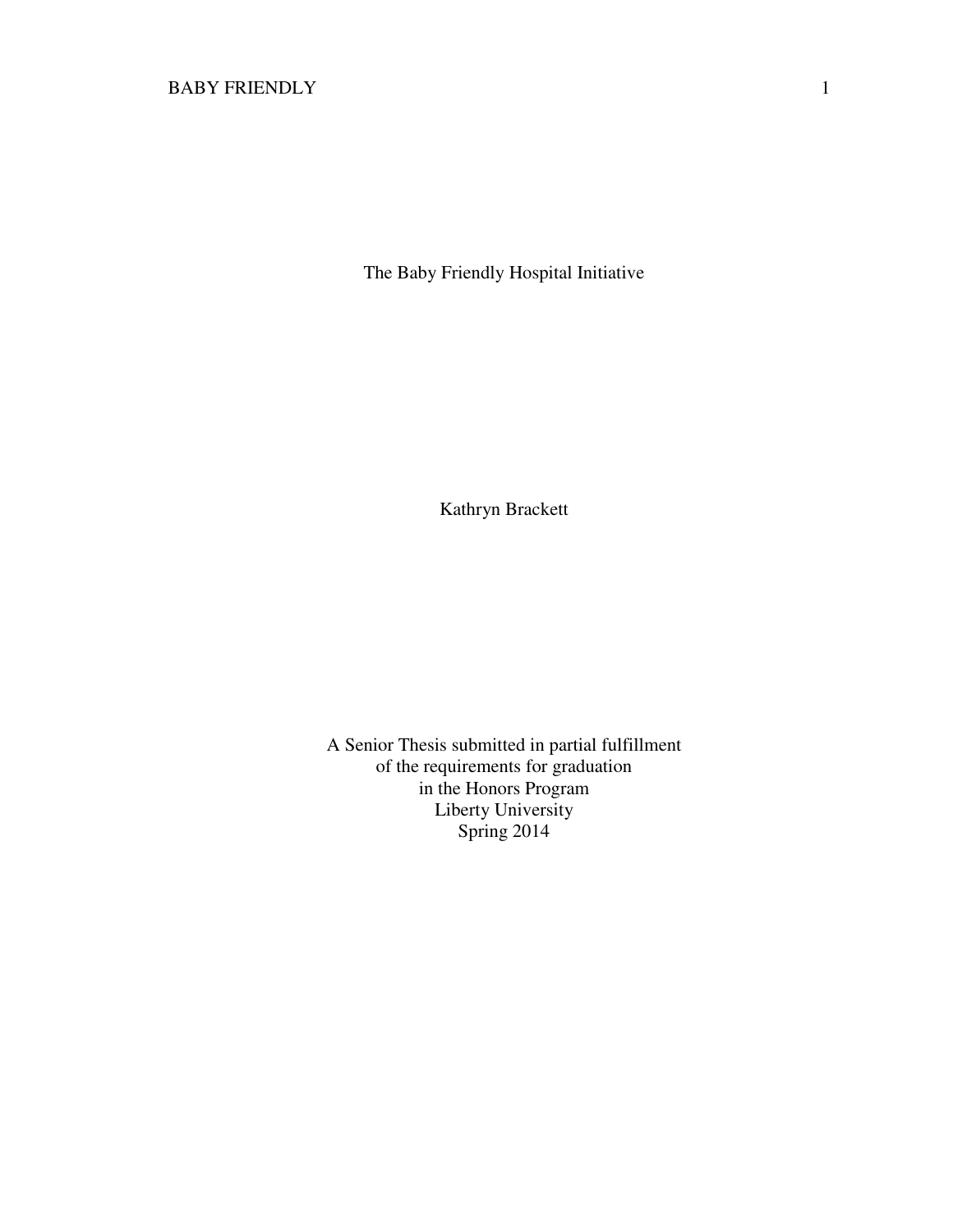Acceptance of Senior Honors Thesis

This Senior Honors Thesis is accepted in partial fulfillment of the requirements for graduation from the Honors Program of Liberty University.

> Kimberly Little, Ph.D. Thesis Chair

\_\_\_\_\_\_\_\_\_\_\_\_\_\_\_\_\_\_\_\_\_\_\_\_\_\_\_\_\_\_

Brianne Friberg, Ph.D. Committee Member

\_\_\_\_\_\_\_\_\_\_\_\_\_\_\_\_\_\_\_\_\_\_\_\_\_\_\_\_\_\_

Tracey Turner, M.S.N. Committee Member

\_\_\_\_\_\_\_\_\_\_\_\_\_\_\_\_\_\_\_\_\_\_\_\_\_\_\_\_\_\_

James Nutter, D.A. Honors Program Director Committee Member

\_\_\_\_\_\_\_\_\_\_\_\_\_\_\_\_\_\_\_\_\_\_\_\_\_\_\_\_\_\_

\_\_\_\_\_\_\_\_\_\_\_\_\_\_\_\_\_\_\_\_\_\_\_\_\_\_\_\_\_\_ Date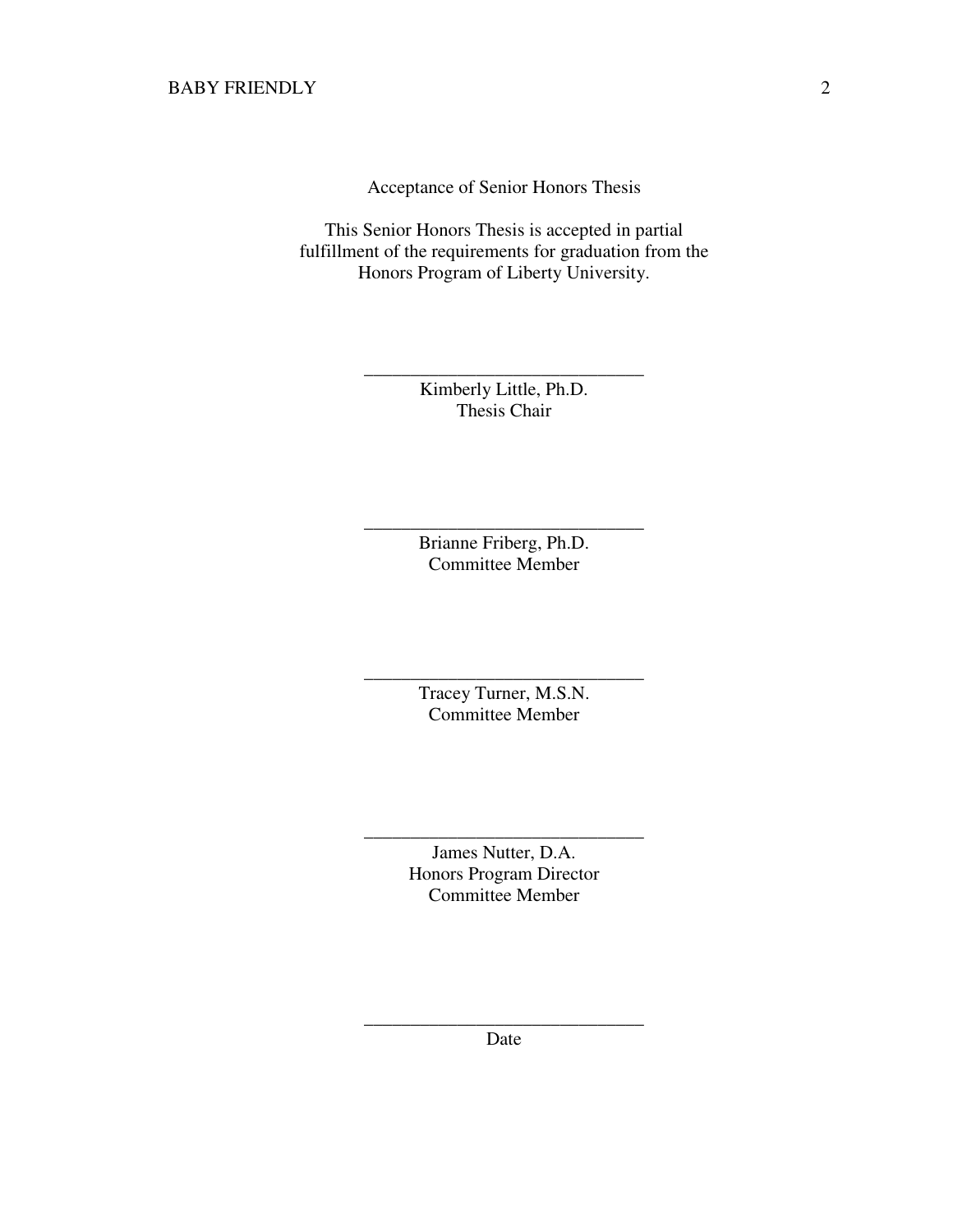# Table of Contents

| Benefits of widespread implementation of the BFHI in the United States23 |
|--------------------------------------------------------------------------|
|                                                                          |
|                                                                          |
|                                                                          |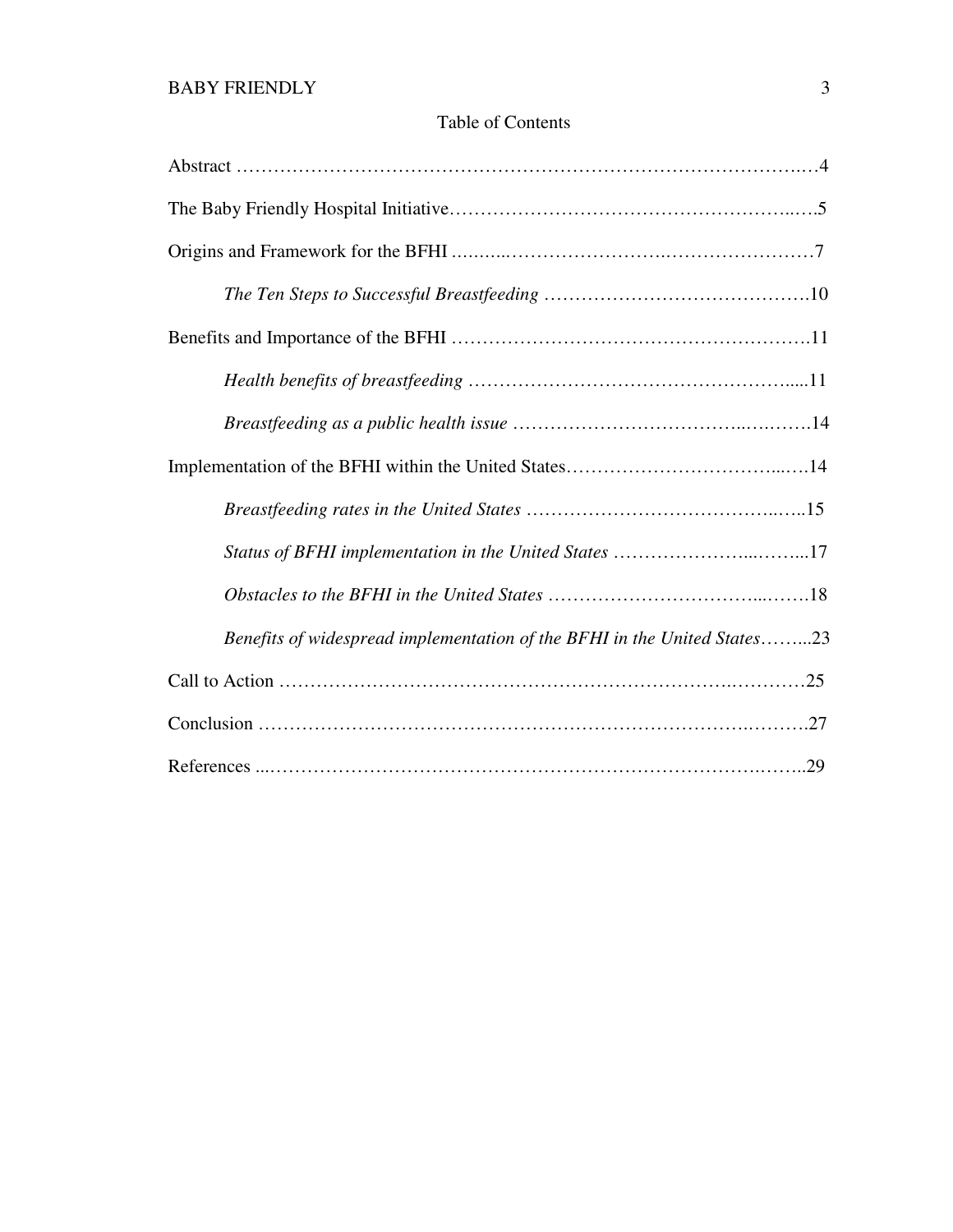#### Abstract

The Baby-Friendly Hospital Initiative (BFHI) is a worldwide movement started by the World Health Organization (WHO) and the United Nations Children's Fund (UNICEF) that is aimed at providing hospitals with a certification that guarantees the best possible patient-centered care for mothers and infants. It focuses on breastfeeding as optimal infant nutrition, and implements strategies to encourage and support mothers to breastfeed their infants exclusively for six months after birth. The *Ten Steps to Successful Breastfeeding* are a set of 10 simple, easy to understand guidelines developed by WHO and UNICEF for implementing this initiative in the hospital setting and are used as the foundation for the BFHI. This initiative has been successful in many countries across the globe since its initiation in the early 1990s, but has yet to become widespread within the United States. This thesis will examine the background of this initiative, its benefits for mothers and infants, and evaluate the progress of its implementation within the United States.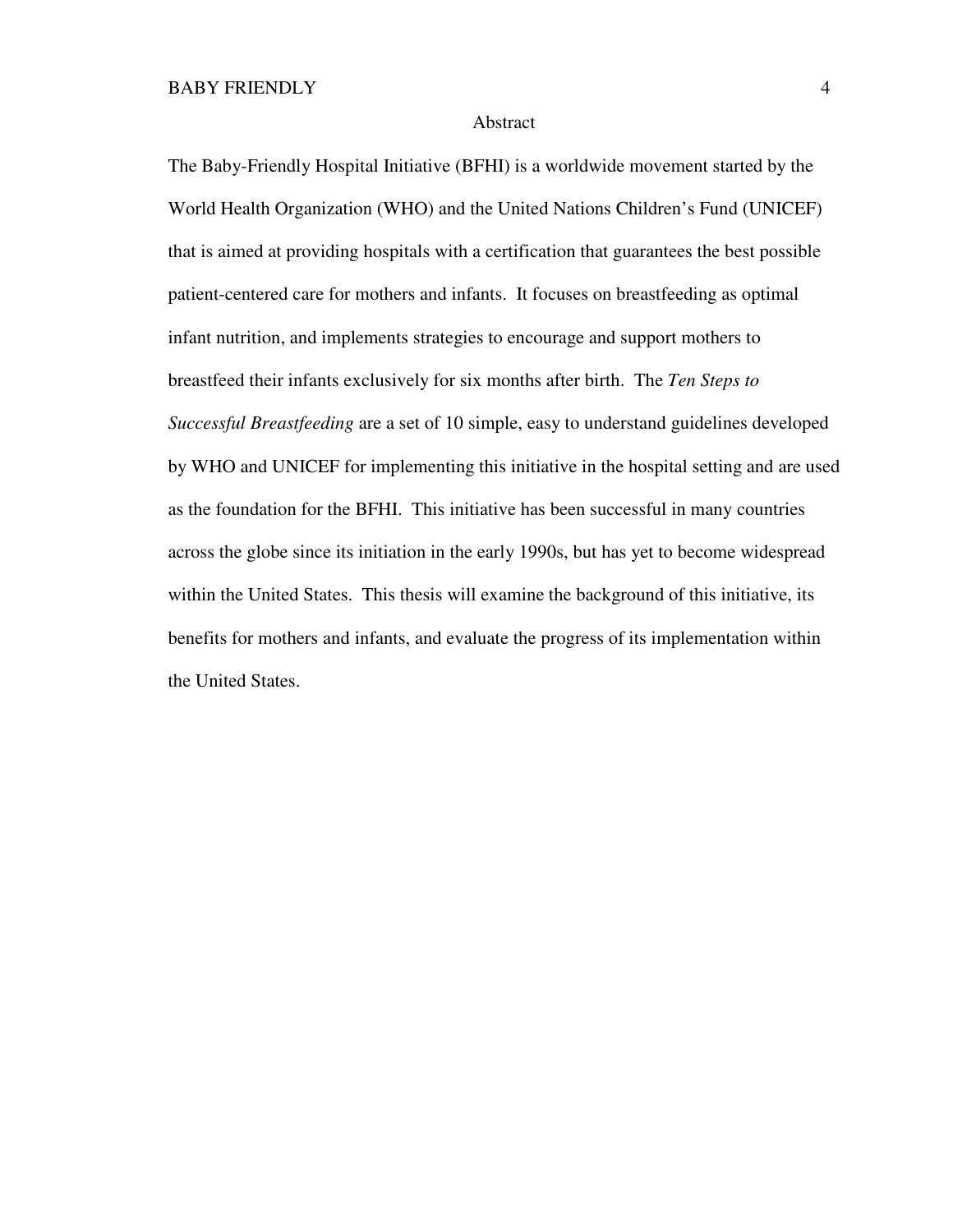#### The Baby Friendly Hospital Initiative

The Baby-Friendly Hospital Initiative was a movement launched in 1991 by WHO and UNICEF in order to protect and promote breastfeeding in hospitals all across the world. By the year 2009, over 20,000 hospitals in 156 countries had adopted this initiative and implemented exclusive breastfeeding practices in the hospital setting (WHO and UNICEF, 2009). Once a hospital has put this initiative into effect by going through a series of policy changes, they reach "Baby-Friendly" status. This thesis will be written as a literature review of the studies supporting this initiative, and will discuss the benefits and importance of breastfeeding and becoming a Baby-Friendly hospital, specifically within the United States.

Although culture and hospital policies are diverse across the globe, the Baby-Friendly initiative remains "one of the greatest international health initiatives ever, uniting clinicians, researchers, and advocates around a simple set of guidelines, with the unique purpose of creating healthier human beings from day one" (Philipp, et al., 2001, p. 677). The benefits of early initiation of breastfeeding and continued breastfeeding up through the second year of life are innumerable, promoting healthier mothers, infants, and communities (Richman & Cabrera, 2012). However, breastfeeding is difficult for a new mother to begin and sustain without proper support and education. According to research, less than one-third of American mothers who intended to breastfeed exclusively for three months after birth were successful (Gordon, 2012). Also, in 2011 it was reported that only 4% of United States hospitals provided the complete range of support for breastfeeding mothers (Center for Disease Control and Prevention, 2011). For these reasons, the Baby-Friendly hospital initiative seeks to implement early breastfeeding and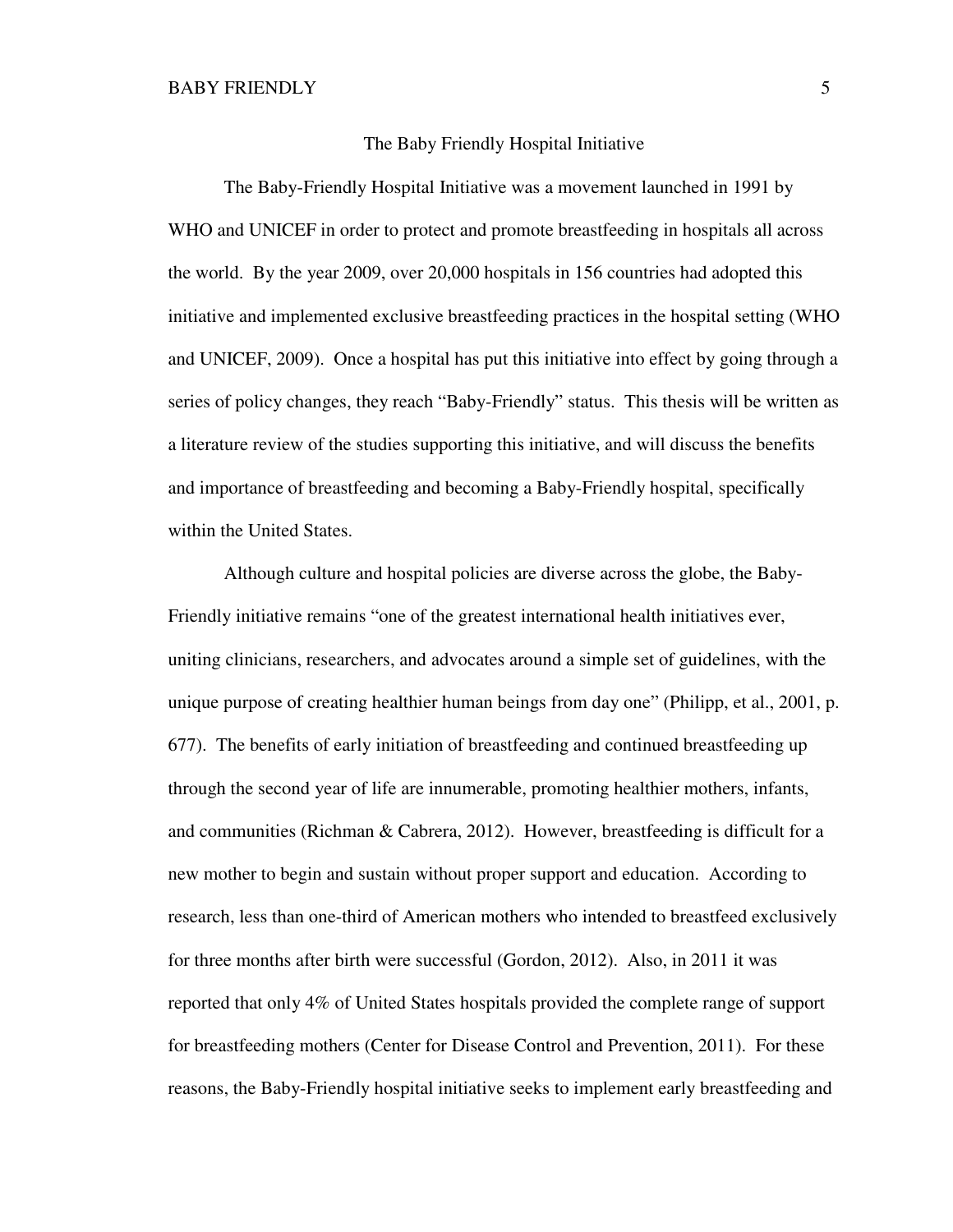provide support for mothers, providing the needed resources for them to breastfeed successfully.

Breastfeeding policies that are implemented in hospitals seeking Baby-Friendly status focus on exclusive breastfeeding within the postpartum period and place very high importance on patient education regarding the benefits of early and sustained breastfeeding. In a typical breastfeeding hospital policy, maternal education is an extremely significant part of the major recommendations (Philipp, 2010). These breastfeeding policies also place high importance on infant-parent bonding, and implement "rooming-in" in order to promote bonding and breastfeeding on demand (Hurst, 2013, p. 1).

Another important consideration within the Baby-Friendly hospital initiative is the practical application, and the attitudes of healthcare workers toward the implementation of the policy. In order for this policy to be launched and be successful in a hospital, the staff and healthcare workers (especially nurses) must be on board with the initiative. Educational interventions have been put in place to make healthcare professionals more competent within Baby-Friendly settings, allowing for better outcomes (Young, 2012).

The Baby-Friendly hospital initiative has major impacts globally and personally, benefitting infants and mothers, as well as healthcare professionals, hospitals, communities, and entire countries. Although the impact of this initiative has exhibited exceptional outcomes in many parts of the world, many in the United States are still uneducated on the benefits of the BFHI and lack the knowledge necessary to implement this policy. As of 2010, only 3% of hospitals in the United States were Baby-Friendly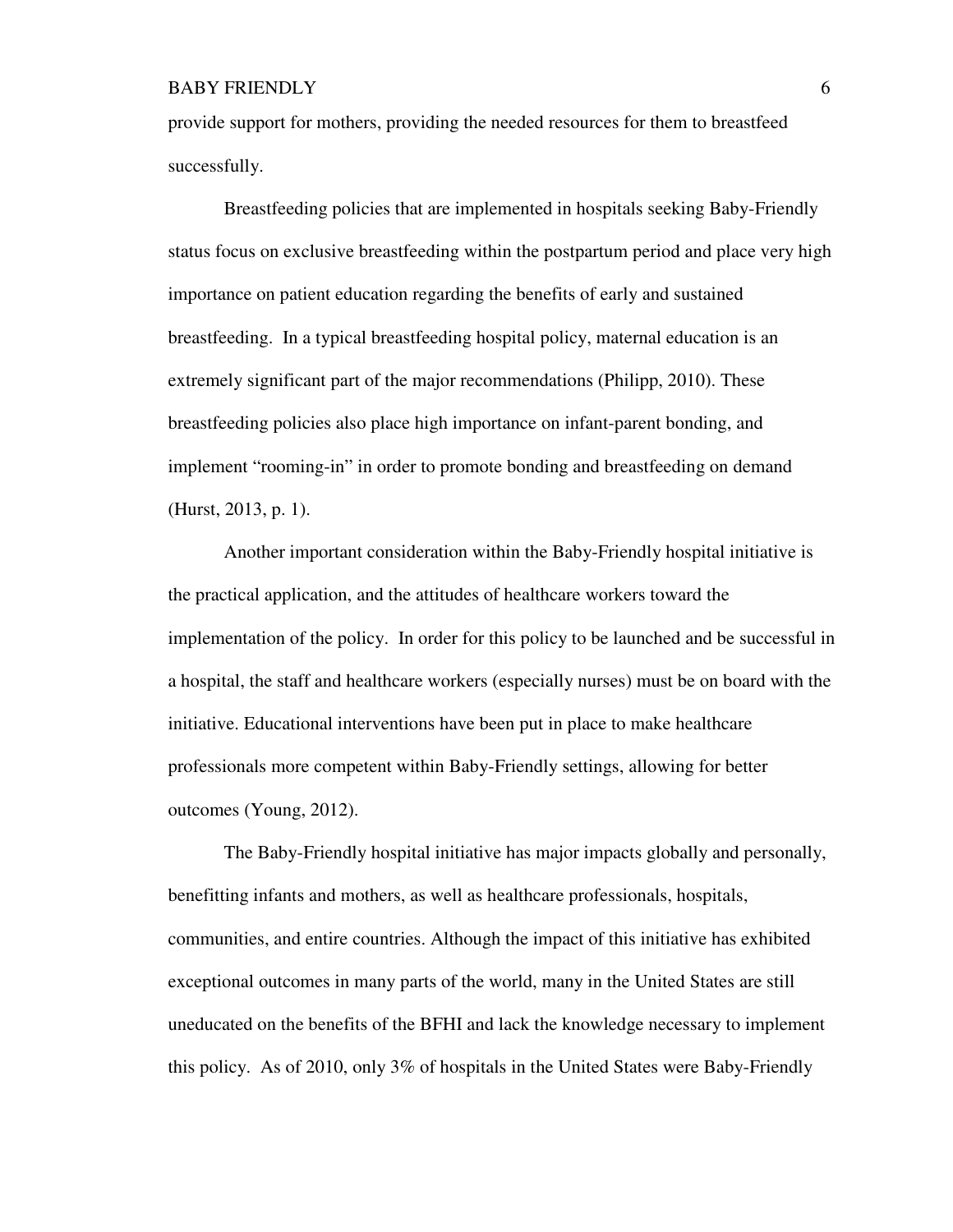certified (Sadacharan, et al., 2012). Education about this policy and its importance in healthcare is essential to the implementation of Baby-Friendly policies in hospitals in the United States. This thesis will outline the 10 steps to successful breastfeeding and the breastfeeding policies put in place by Baby-Friendly hospitals, examine the status of breastfeeding implementation within the United States, review the potential benefits of this initiative in improving breastfeeding rates, as well as discuss the current status of the Baby-Friendly Hospital initiative within the United States, barriers to the initiative, and how this initiative is crucial to improving the health outcomes of Americans.

#### **Origins and Framework for the Baby-Friendly Hospital Initiative**

The Baby-Friendly Hospital Initiative (BFHI) was developed by WHO and UNICEF, and began its worldwide implementation in the early 1990s (WHO and UNICEF, 2009). This initiative gives hospitals and birthing facilities the resources and framework for promoting breastfeeding and helping mothers to achieve successful breastfeeding, through a series of policy changes. This policy is centered on the implementation of the *Ten Steps to Successful Breastfeeding*, each of which will later be discussed. These *Ten Steps* have a "timeless simplicity" that keeps the BFHI consistent worldwide, regardless of the obstacles that may stand in the way of making it an important policy in hospitals across the globe (Merewood, 2012). These *Ten Steps*  transcend culture and difference in national policies, and due to its universality, the BFHI has become one of the most prominent health initiatives in the world. The BFHI brings together breastfeeding advocates, researchers and those in clinical practice through its set of simplistic and practical guidelines which aim to promote the health and well-being of all people, starting at birth (Merewood, 2012). This initiative is so distinct from other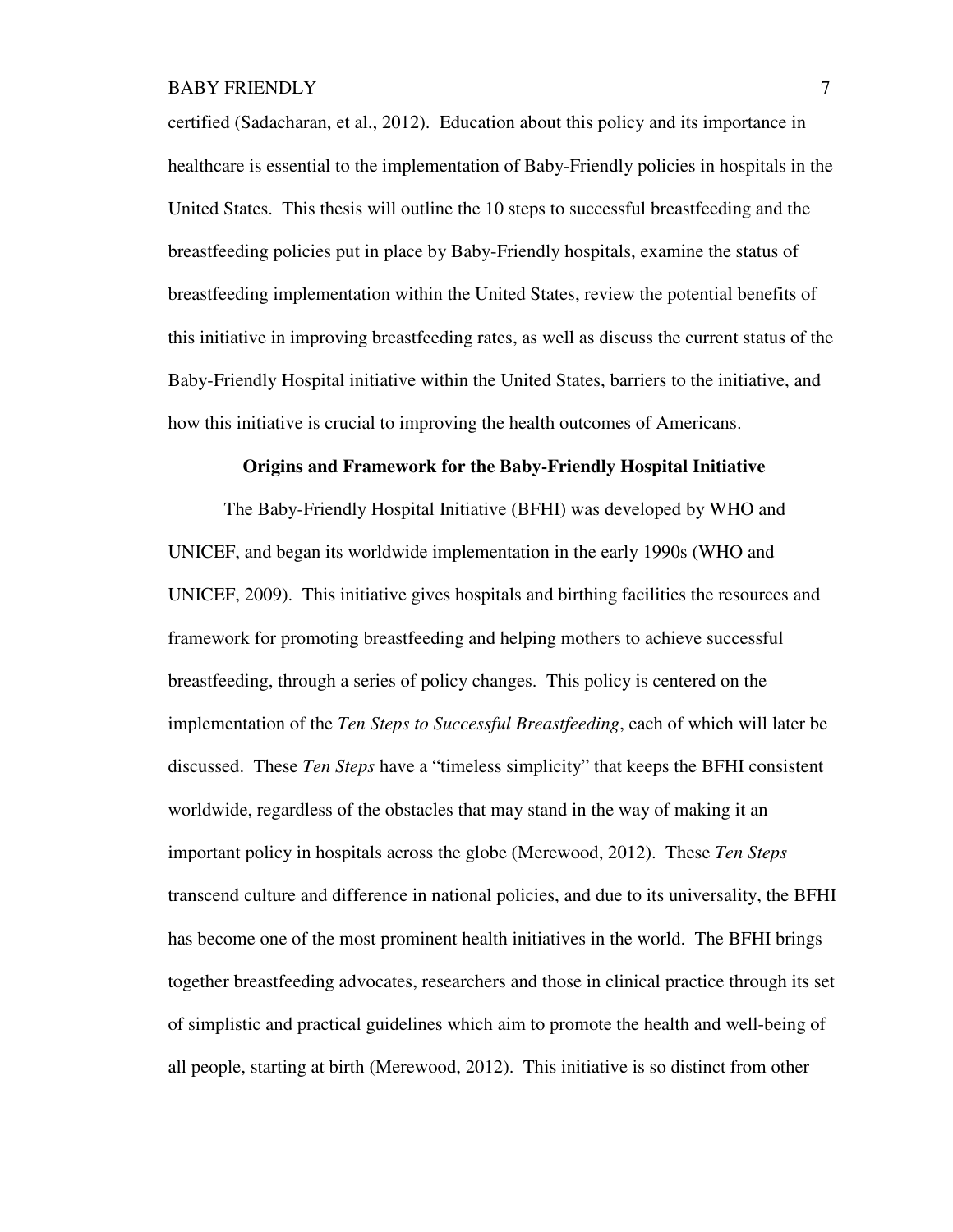health movements in that discrepancy and disagreement are almost nonexistent.

Research repeatedly suggests that breastfeeding and mother-infant bonding not only have the best outcomes for infants and new mothers, but the best possible outcomes throughout the lifespan. The BFHI has been successful in increasing breastfeeding rates in every hospital where it is implemented, and so its promotion and growth must be encouraged in all parts of the world (Merewood, 2012).

The initiation of this policy was fueled by the Innocenti Declaration on the Protection, Promotion, and Support of Breastfeeding, a declaration made at a meeting of WHO/UNICEF policymakers at the Spedale degli Innocenti in Florence, Italy from July 30 to August 1 of 1990. This statement declared that, as a "global goal," all women should be provided with the resources and guidance to breastfeed exclusively from birth until four to six months of age, and continued breastfeeding thereafter with the introduction of complementary foods into the diet. In order to do this, the Innocenti Declaration calls for women to be empowered and for many societies to be challenged to become "breastfeeding cultures" instead of "bottle-feeding cultures." The Innocenti Declaration called every government, national authority and international authority to promote and encourage breastfeeding as best practice for all families (UNICEF and…Organization, 1990).

Some years after their original publication of the BFHI policy in 1991-1992, WHO and UNICEF networked with countries that adopted the initiative, and received feedback through a series of regional meetings with these countries (WHO and UNICEF, 2009). The recommendations and feedback from those adopting this initiative revealed that an updated policy was needed, with an actualization of the Global Criteria, and with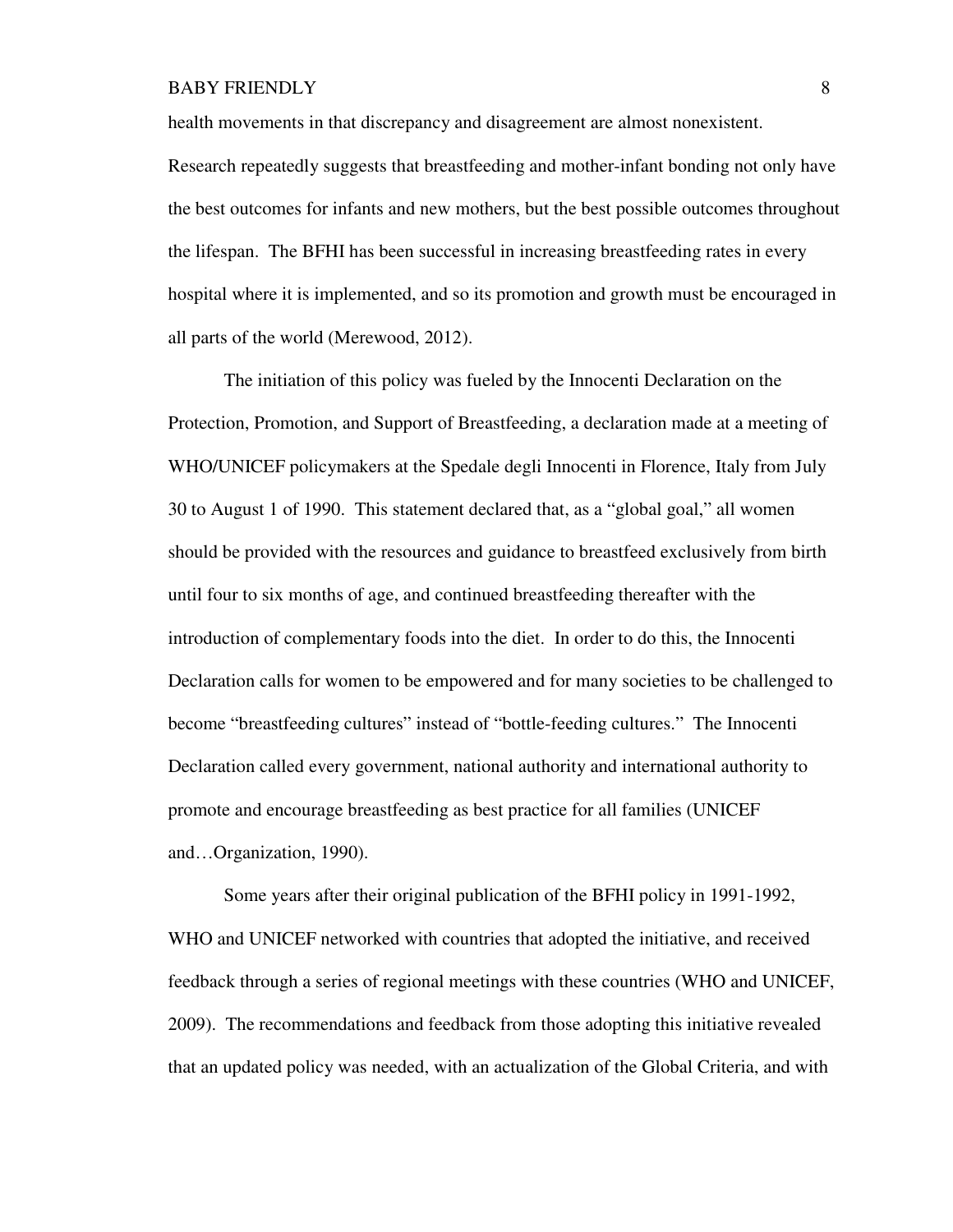special attention given to the new Global Strategy for Infant and Young Child Feeding, the HIV pandemic, and "mother-friendly care" (WHO and UNICEF, 2009, p. 4). UNICEF evaluated these recommendations, and in collaboration with WHO, updated their policy in 2004-2005. Surveys and feedback from hospitals and clinicians actually using the BFHI were instrumental in providing the framework for the updated policy. BFHI experts worldwide reviewed these updates and conducted experimental studies in both developed and developing countries before publishing the first draft of the BFHI materials in 2006 (WHO and UNICEF, 2009). After trialing the new policy for one year, UNICEF and WHO used the results and feedback to fine-tune the policy, and a final draft of the policy was published in late 2007. Another update to these materials is expected to occur before the year 2018 (WHO and UNICEF, 2009).

The BFHI has grown exponentially since the first steps were taken in the 1990s, after the 1990 Innocenti Declaration on the Protection, Promotion, and Support of Breastfeeding (WHO and UNICEF, 2009). UNICEF and WHO's response to this declaration resulted in the mobilization of very few countries to adopt an initiative to promote breastfeeding. In 2009, after almost 15 years of work in promoting infant and young child nutrition, 156 hospitals had become involved with the BFHI and each claimed at least one "Baby-Friendly" designated hospital (WHO and UNICEF, 2009). The BFHI provides the necessary tools and resources for hospitals and birth centers to "enable" mothers, infants, and families to start life in the best way (WHO and UNICEF, 2009). The Global Strategy for infant and child nutrition from WHO and UNICEF places special emphasis on the importance of exclusive breastfeeding through six months of age, and continued breastfeeding up through the age of two years and beyond with approved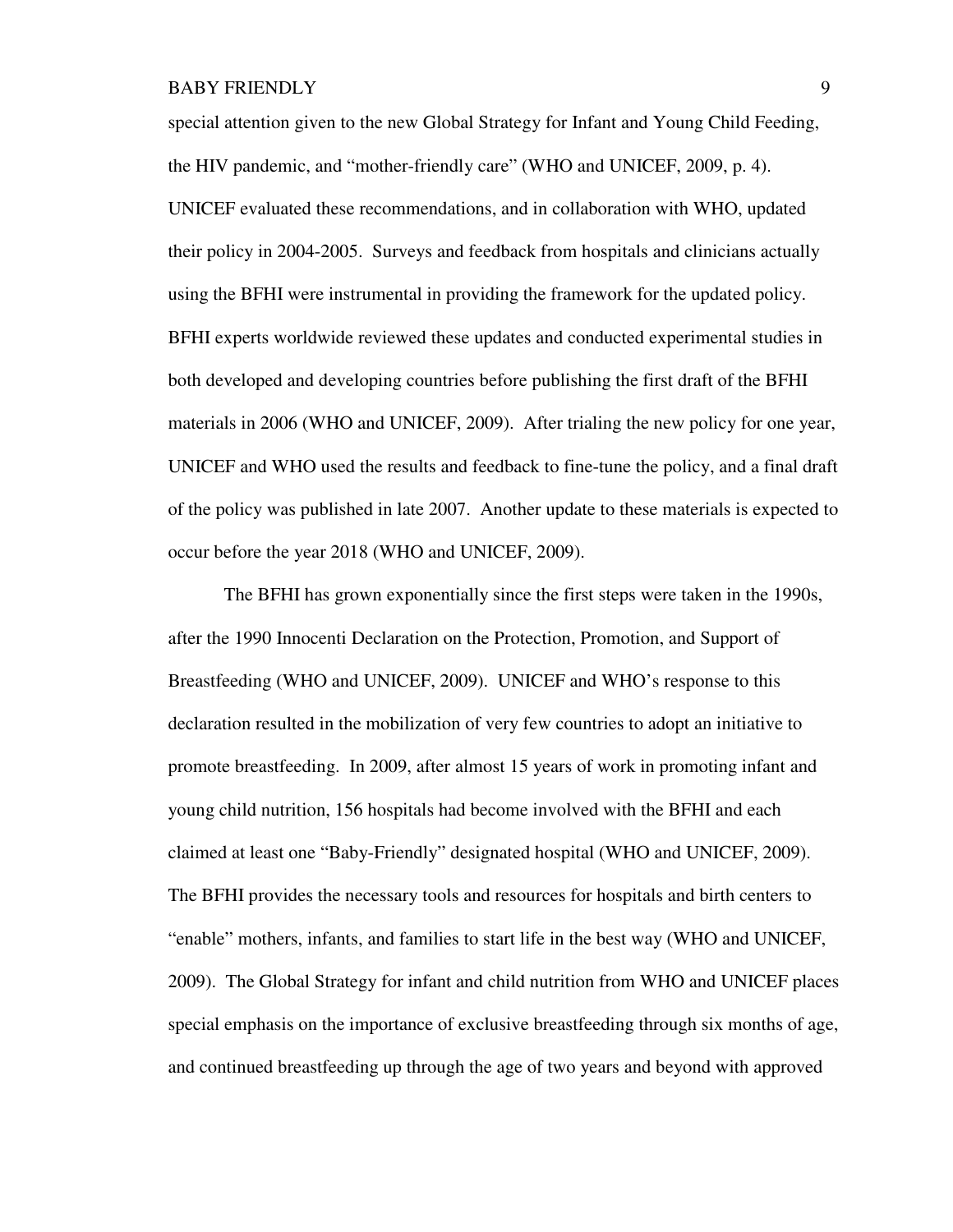complementary feeding (WHO and UNICEF, 2009).

### **The Ten Steps to Successful Breastfeeding**

The core of the BFHI movement is centered on the *Ten Steps to Successful Breastfeeding*, developed by UNICEF and WHO. According to UNICEF and WHO, every maternity facility that provides services for newborn infants should:

1) Have a written breastfeeding policy that is routinely communicated to all health care staff, 2) Train all health care staff in skills necessary to implement this policy, 3) Inform all pregnant women about the benefits and management of breastfeeding, 4) Help mothers initiate breastfeeding within a half-hour of birth (which, as of 2009, is interpreted as placing babies in skin-to-skin contact with their mothers immediately after birth for at least an hour, and encourage mothers to recognize when their babies are ready to breastfeed and offer support if they need it), 5) Show mothers how to breastfeed, and how to maintain lactation even if they should be separated from their infants, 6) Give newborn infants no food or drink other than breast milk unless medically indicated, 7) Practise [sic] rooming in - allow mothers and infants to remain together - 24 hours, 8) Encourage breastfeeding on demand, 9) Give no artificial teats or pacifiers (also called dummies or soother) to breastfeeding infants, and 10) Foster the establishment of breastfeeding support groups and refer mothers to them on discharge from the hospital or clinic. (WHO and UNICEF1, 2009, p. 11)

In order to achieve Baby-Friendly status, facilities must first demonstrate adherence to these *Ten Steps*.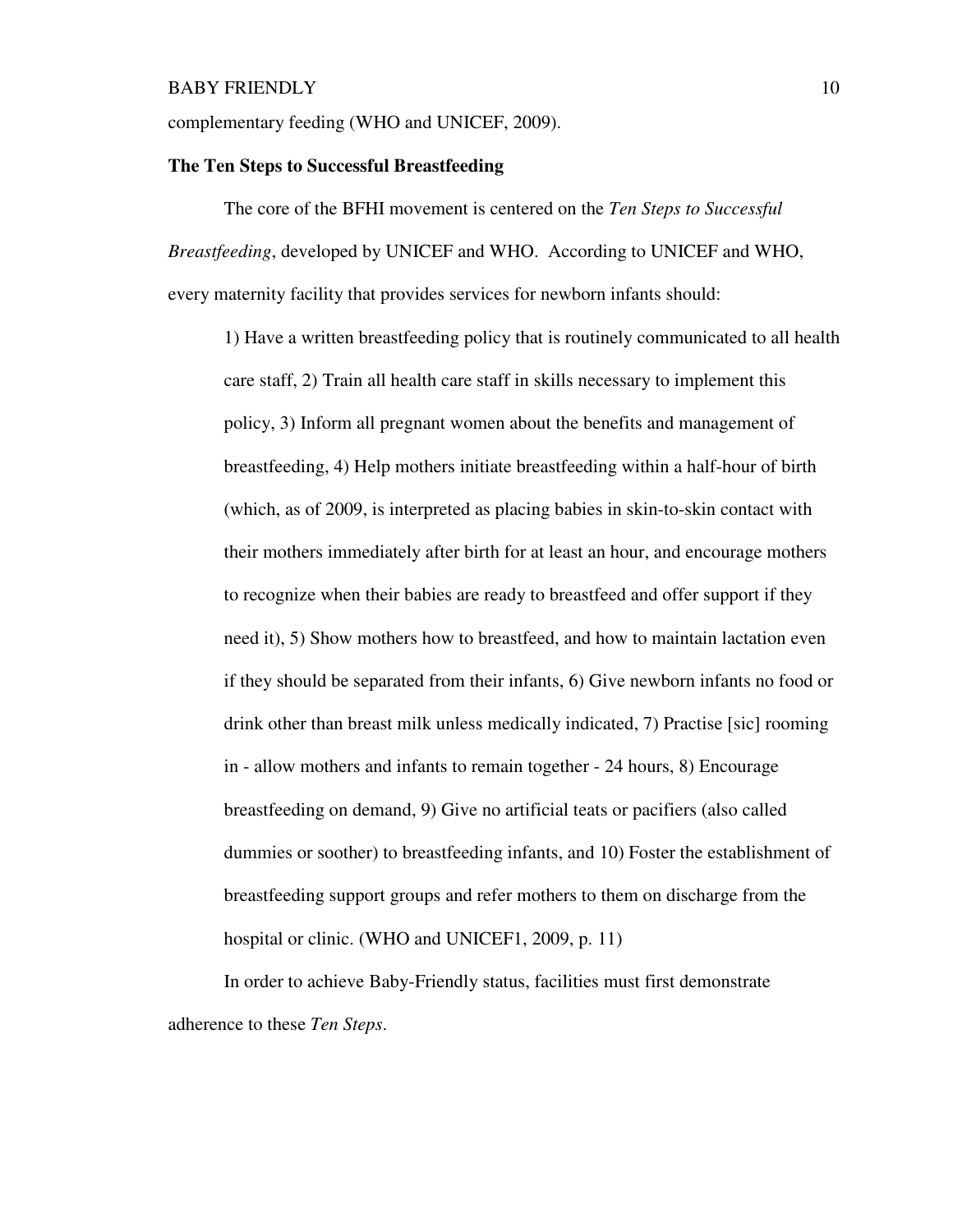#### **Benefits and Importance of the Baby-Friendly Hospital Initiative**

The benefits of the implementation of the BFHI are innumerable. The Innocenti Declaration, which is the aforementioned statement made in 1990 about the support of breastfeeding, said that "exclusive breastfeeding is the leading preventive child survival intervention" (WHO and UNICEF, 2009, p. 25). This statement claimed that through six months of exclusive breastfeeding and continued breastfeeding for two years or more, two million lives could be saved every year (WHO and UNICEF, 2009). Of course, the BFHI is a policy implemented for hospitals and birthing centers only, and this policy cannot be enforced upon mothers after they have left the hospital. However, according to WHO and UNICEF, research supports that mothers coming from hospitals that delay breastfeeding and provide supplemental nutrition for newborns are less likely to exclusively breastfeed upon leaving the facility (2009).

### **Health Benefits of Breastfeeding**

Breastfeeding provides many benefits for both mothers and infants. WHO and UNICEF, in Section II of their 2009 BFHI publication, provide teaching sessions for maternity staff in facilities that decide to implement the BFHI. These education sessions focus heavily on the benefits of breast milk. According to these teachings, breast milk delivers nutrients and hydration that are incomparable to any other form of nutrition (WHO and UNICEF, 2009). When infants are breastfed exclusively (without other supplementation) and on demand (when mothers respond immediately to feeding cues), the water in breast milk is actually more than adequate to meet the baby's water requirements, even in hot, dry climates. Breast milk is unique for each mother and baby, adapting to the baby's gestational age, stage of lactation, and the time frame in which the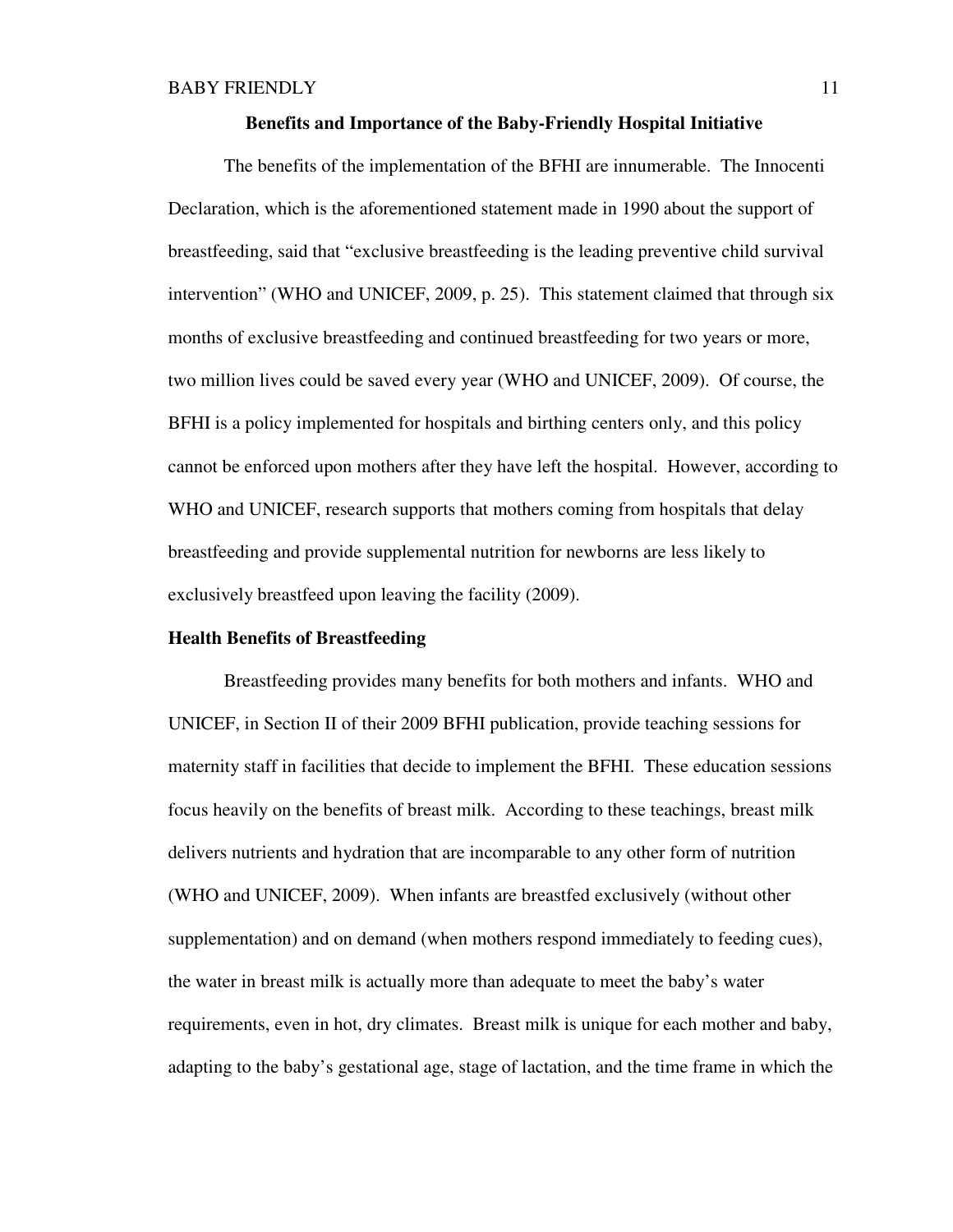baby is fed. According to WHO, UNICEF, and the American Academy of Pediatrics, for the first six months of a baby's life, breast milk is the only needed nutrition. After six months of age, breastfeeding should be continued and complementary foods added to the baby's diet. In addition to being high in nutrients and water content, breast milk provides immunity for the newborn child, giving him the antibodies he needs to fight infection. Without these antibodies passed from mother to child, the baby is poorly equipped to defend his body against infection (WHO and UNICEF, 2009).

The teaching in the BFHI curriculum also recounts that exclusive breastfeeding for six months decreases the risk of many common diseases such as diarrhea, respiratory infections, otitis media, allergies, and obesity. Apart from all these physical benefits, breastfeeding also has benefits developmentally and psychosocially. It allows for bonding between mother and child, making mothers more sensitive to cues from their babies. This leads to a loving relationship between mother and child, and babies tend to cry less when early skin-to-skin contact and breastfeeding are initiated and maintained. There seems to be a correlation between breastfeeding and IQ as well; one long-term study in Copenhagen by Mortenson, et al. showed that 27-year-olds who were breastfed as infants demonstrated significantly higher IQ scores (cited by WHO and UNICEF, 2009). Breastfeeding has also been shown to reduce the risk of chronic diseases later in life, such as diabetes, irritable bowel disease, high blood pressure, and high serum cholesterol (WHO and UNICEF, 2009).

A study conducted on the effect of early skin-to-skin contact also supports the BFHI (namely step four of the *Ten Steps*). This prospective cohort study published in 2010 by the California Perinatal Services Network looked at 21,842 mothers in 19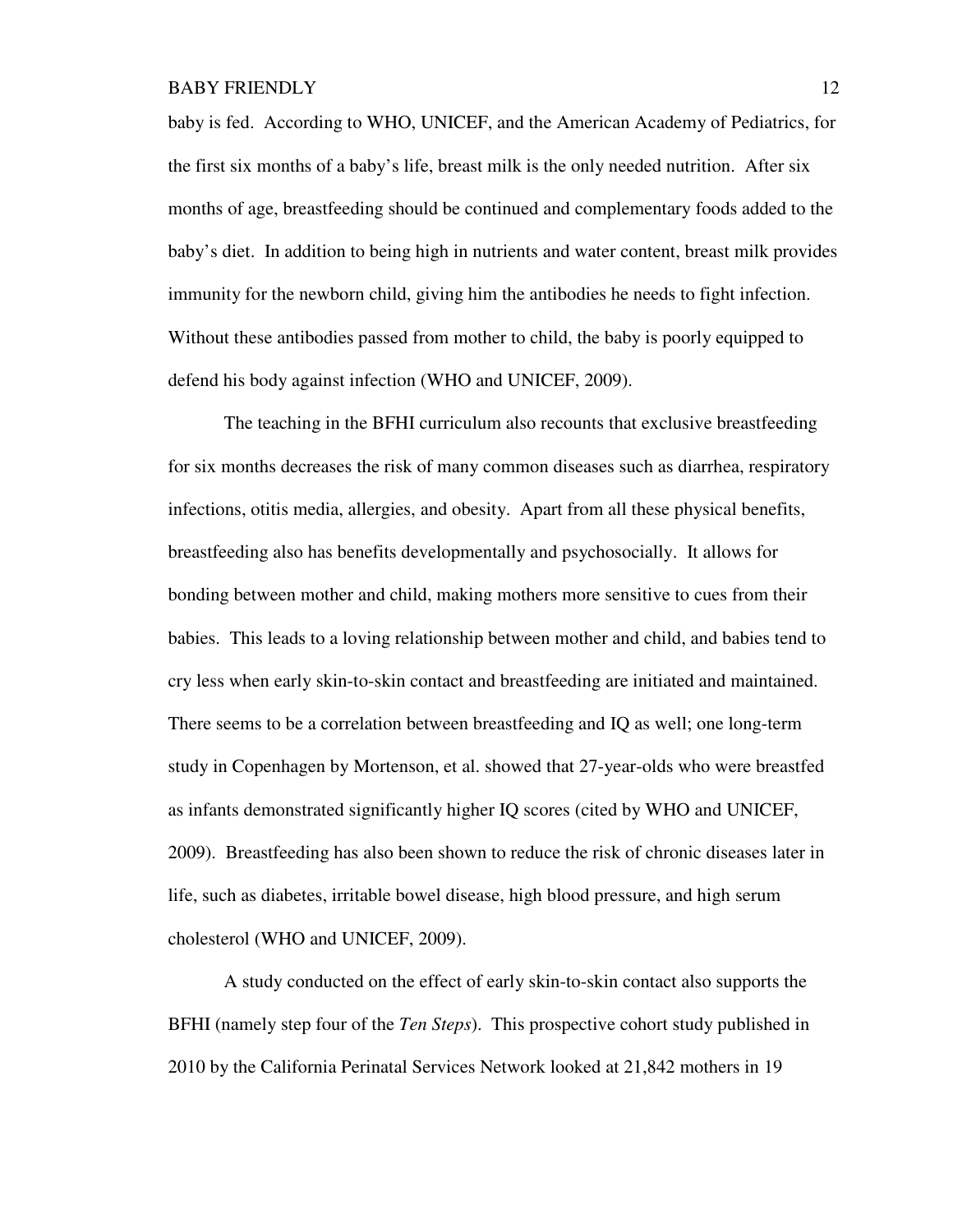hospitals who gave birth to one infant at full-term (37-40 weeks gestation). By taking into account the mother's feeding intentions prior to birth, her socio-demographic, intrapartum variables, and the duration of early skin-to-skin contact within the first three hours following birth, a correlation was found between these variables and breastfeeding exclusivity. There was a dose-response relationship between time spent in skin-to-skin contact and breastfeeding exclusivity: the longer the duration of early skin-to-skin contact between mother and newborn, the higher the likelihood of exclusive breastfeeding during the hospital stay (Bramson et al., 2010). The publishers of this study also pointed out that failure to breastfeed was usually due to hospital policies of separating mother and infant during the most crucial time of bonding. Within the first hour of birth, the infant is alert and able to latch on to the mother's breast without assistance. However, according to many hospital practices, the baby is taken away from the mother during this time in order to perform routine injections, cleaning and assessments. Loma Linda University Medical Center's Perinatal Services Network found that routine hospital practices such as infant assessment, suctioning, vitamin K injection, erythromycin application, swaddling, and mother-infant separation after birth impair maternal-infant bonding and breastfeeding practices. However, when the infant is placed in skin-to-skin contact with the mother immediately after birth (as is recommended by the BFHI and the Academy of Pediatrics), the infant is able to adjust better to life outside the womb, regulate his body temperature, conserve energy, and tends to have better nursing outcomes (Bramson et al., 2010).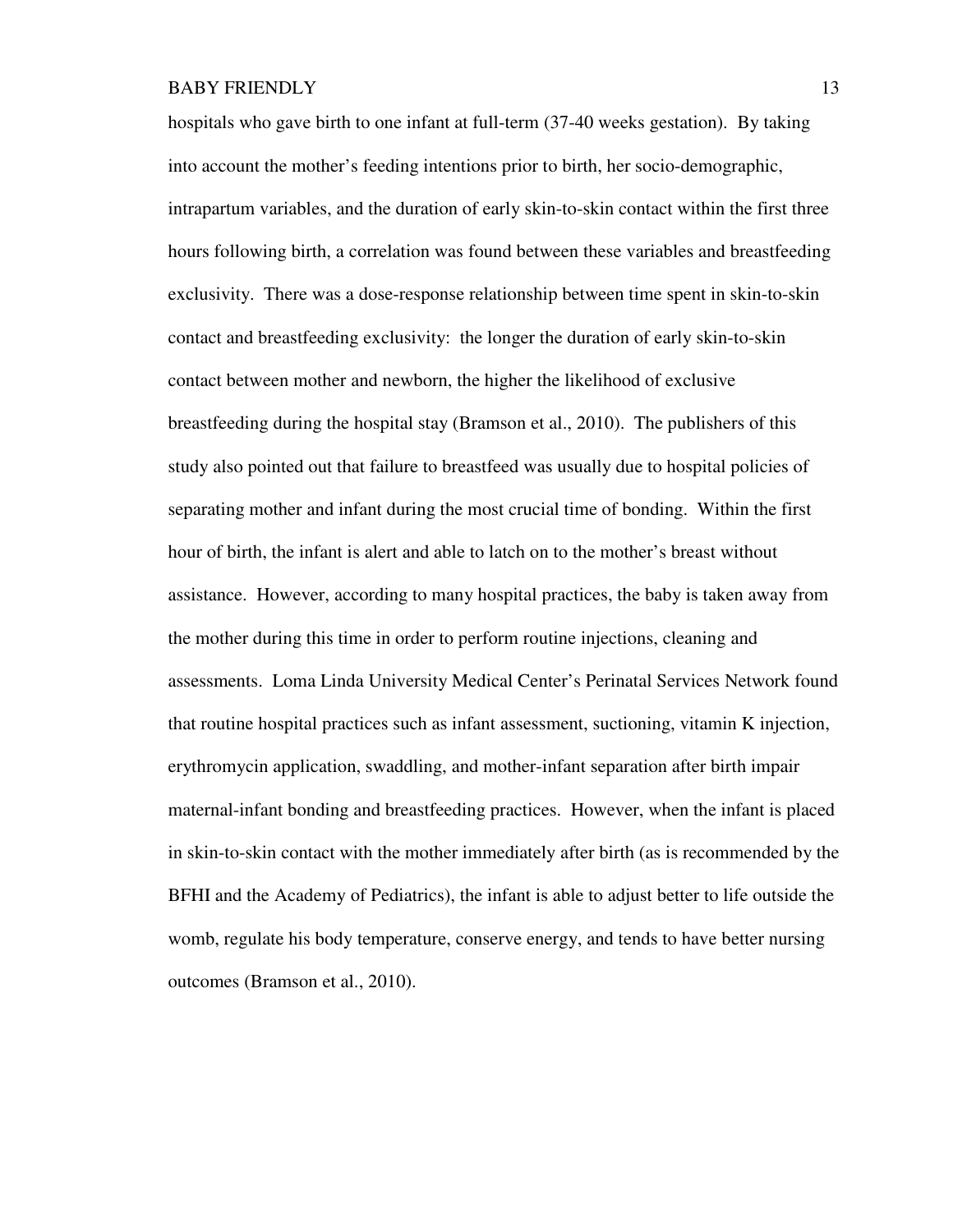### **Breastfeeding as a Public Health Issue**

In a 2012 publication on breastfeeding and human milk, the American Academy of Pediatrics (AAP) stated that in light of the innumerable and incomparable benefits of breastfeeding, "infant nutrition should be considered a public health issue and not only a lifestyle choice" (American Academy of Pediatrics, 2012, p. 827). In this publication, the AAP reiterated its recommendation of six months of exclusive breastfeeding after birth, and continued breastfeeding for at least a year with complementary foods introduced after six months. The AAP stated that all hospital initiatives to promote exclusive breastfeeding should be based on the *Ten Steps* by WHO and UNICEF. In the measurement of the quality of care provided by a medical facility, the rate of exclusive breastfeeding is a "crucial variable" (American Academy of Pediatrics, 2012, p. 835). In accordance with the BFHI objectives, the AAP strongly supports breastfeeding. The benefits of breastfeeding, nutritional and nonnutritional, provide the best health outcomes for mothers and infants, and promote good health across the lifespan. The risks associated with not breastfeeding are detrimental, and the AAP regards breastfeeding as a basic public health issue. The AAP strongly encourages pediatricians to support and advocate for healthy breastfeeding practices, and considers pediatricians as vital participants in helping to meet BFHI goals (American Academy of Pediatrics, 2012).

#### **Implementation of the Baby-Friendly Hospital Initiative within the United States**

The BFHI is expanding rapidly in the United States, due to a greater national understanding of the importance of breastfeeding, and how the maternal facility plays a vital role in encouraging lactation. More financial support has been given to this initiative, at the state and local levels, and the involvement of the Joint Commission and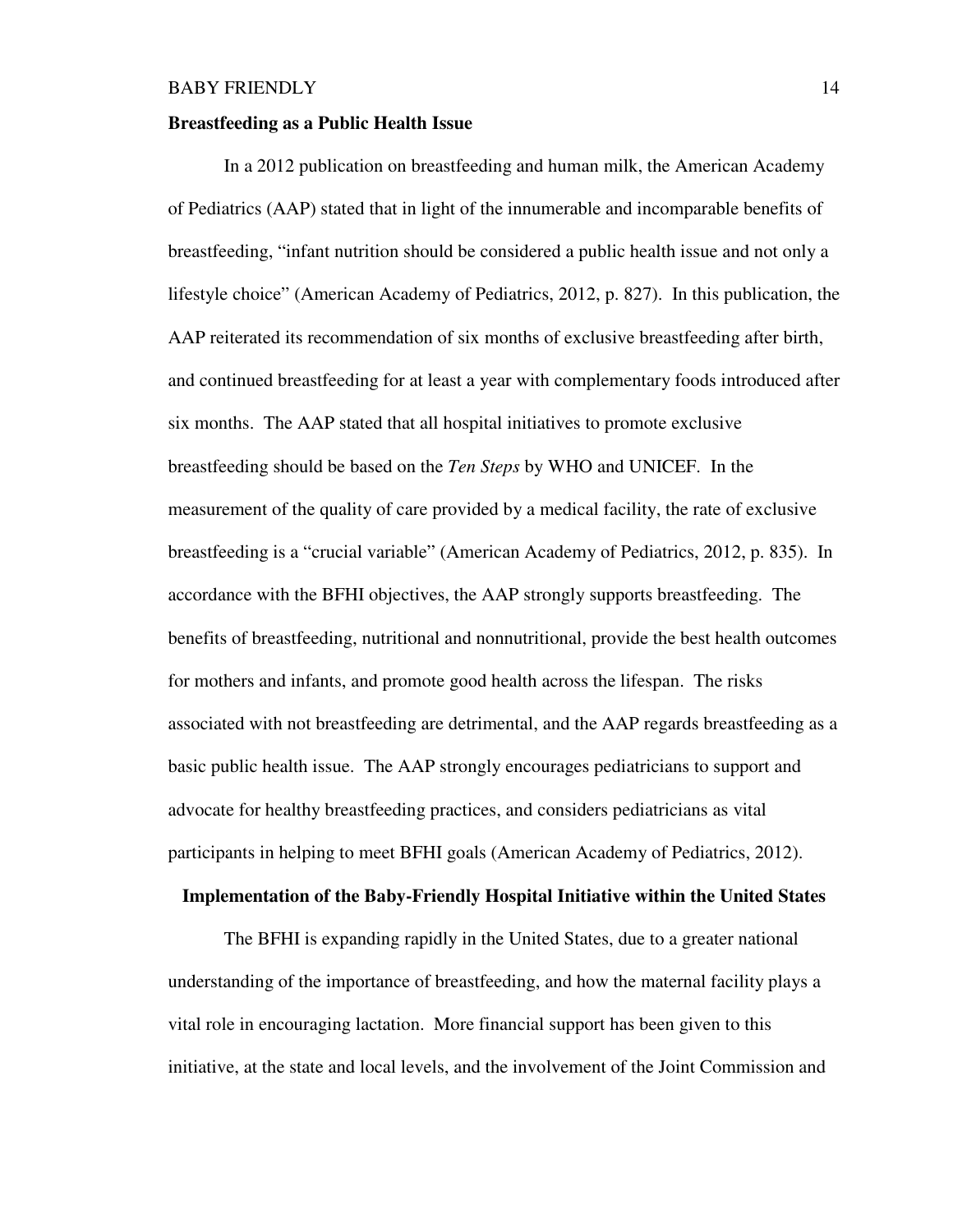the Center for Disease Control and Prevention have encouraged the development of the BFHI within the United States (MacEnroe, 2010). However, according to several current studies and reports, the United States is still very far behind in implementing this initiative. Lack of education among maternity staff and the preference of convenience over health have put the United States at a deficit when it comes to breastfeeding and implementing the *Ten Steps*. As has been discussed, although the BFHI can only be implemented in the hospital or birth center setting, the ultimate goal of this initiative is to improve exclusive breastfeeding rates after discharge, by providing mothers with the necessary teaching, support, and materials to be successful at breastfeeding exclusively for six months.

#### **Breastfeeding Rates in the United States**

According to the Center for Disease Control and Prevention's (CDC) latest breastfeeding report from the year 2013, in light of the goals of the BFHI, the current breastfeeding rates in the United States are quite disheartening. Out of the entire population, 76.5% of mothers and babies ever breastfed, 37.7% were breastfeeding exclusively at three months, and only 16.4% of mothers and babies were exclusively breastfeeding at six months (National…Promotion, 2013). When compared to other countries implementing the BFHI, the United States is far behind. In 2011-2012, according to the Canadian Community Health Survey, the percentage of Canadian mothers who were breastfeeding exclusively at six months was 26% (Statistics Canada, 2013). In less developed countries, between 2000 and 2011, rates of exclusive breastfeeding at six months were leaps and bounds above North America: 68% in Peru, 74% in Cambodia, and 85% in Rwanda (Save the Children, 2012). Industrialized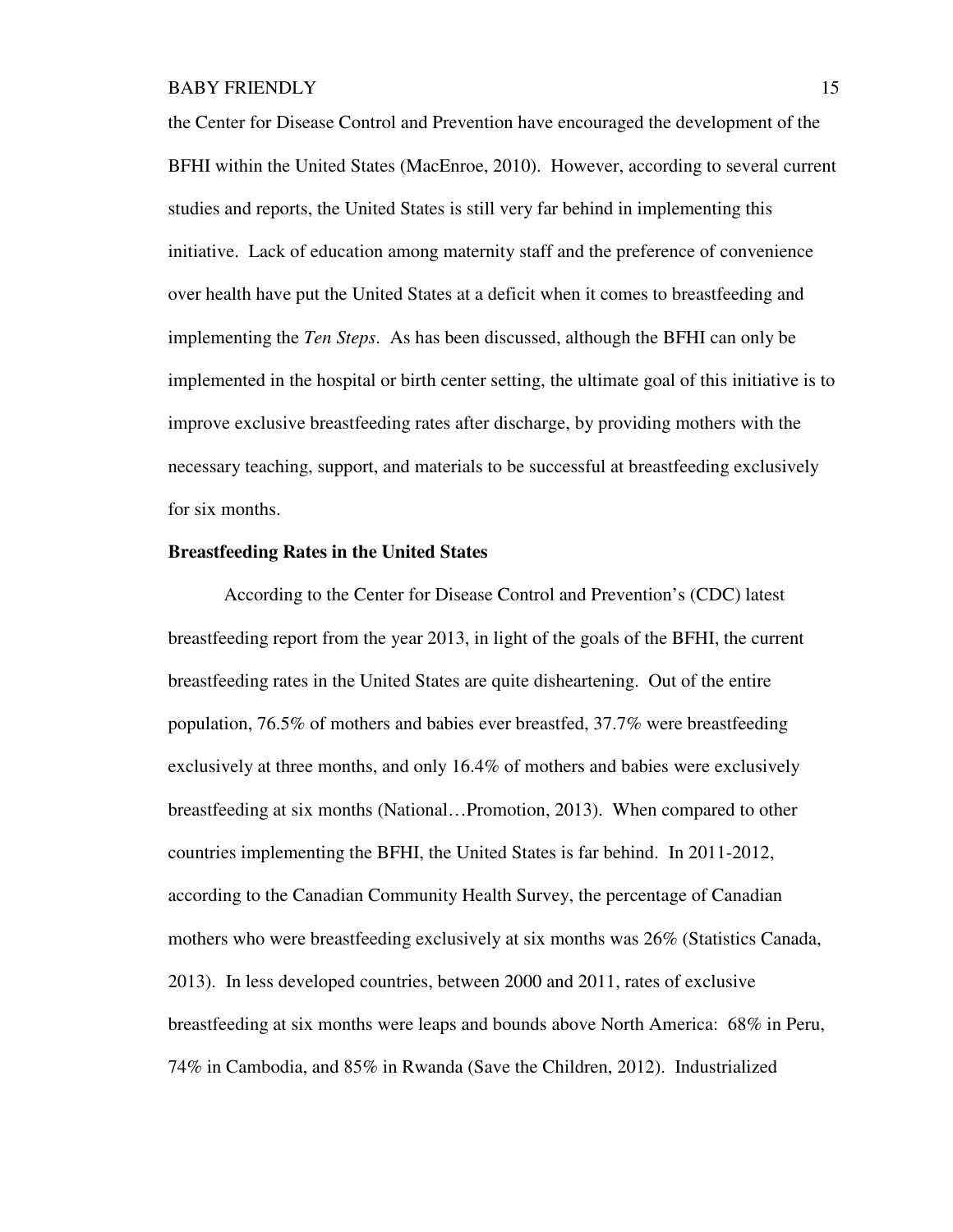countries, given their access to milk supplementation and the percentage of mothers in the workforce, usually have lower breastfeeding rates. However, since the rise of the BFHI, many industrialized countries have demonstrated excellent breastfeeding rates. Compared to the 49% of American mothers who are breastfeeding (with or without supplementation) at six months, 80% of Norwegian mothers, 72% of Swedish mothers, and 60% of Australian mothers are reported as continuing breastfeeding through six months (Save the Children, 2012).

The *Healthy People 2010* goals for breastfeeding rates in the U.S. were as follows: 75% will ever breastfeed, 40% will be breastfeeding exclusively at three months, and 17% will be breastfeeding exclusively at six months (Bosco, 2007). According to the previous statistics given by the CDC for 2013, two of these three *Healthy People 2010* goals have yet to be achieved. New *Healthy People* goals for the year 2020 have been published, which outline infant care and nutrition objectives to be accomplished in the next decade in the United States. In general, these objectives aim to "increase the proportion of infants who are breastfed" (National…Promotion, 2013, p. 6). Objective number 21 of *Healthy People 2020* aims for the percentage of infants who have ever breastfed to increase from 76.5% to 81.9%, and for the percentage of infants that are breastfed exclusively for six months to increase from 16.4% to 25.5%. Objective number 22 is for an increase in the proportion of employers that have lactation support programs on-site, objective 23 to decrease the proportion of infants who receive supplemental formula within the first two days of life, and objective 24 to increase the percentage of live births that take place in facilities that give recommended care for breastfeeding mothers (National…Promotion, 2013). In order to achieve these goals, the BFHI must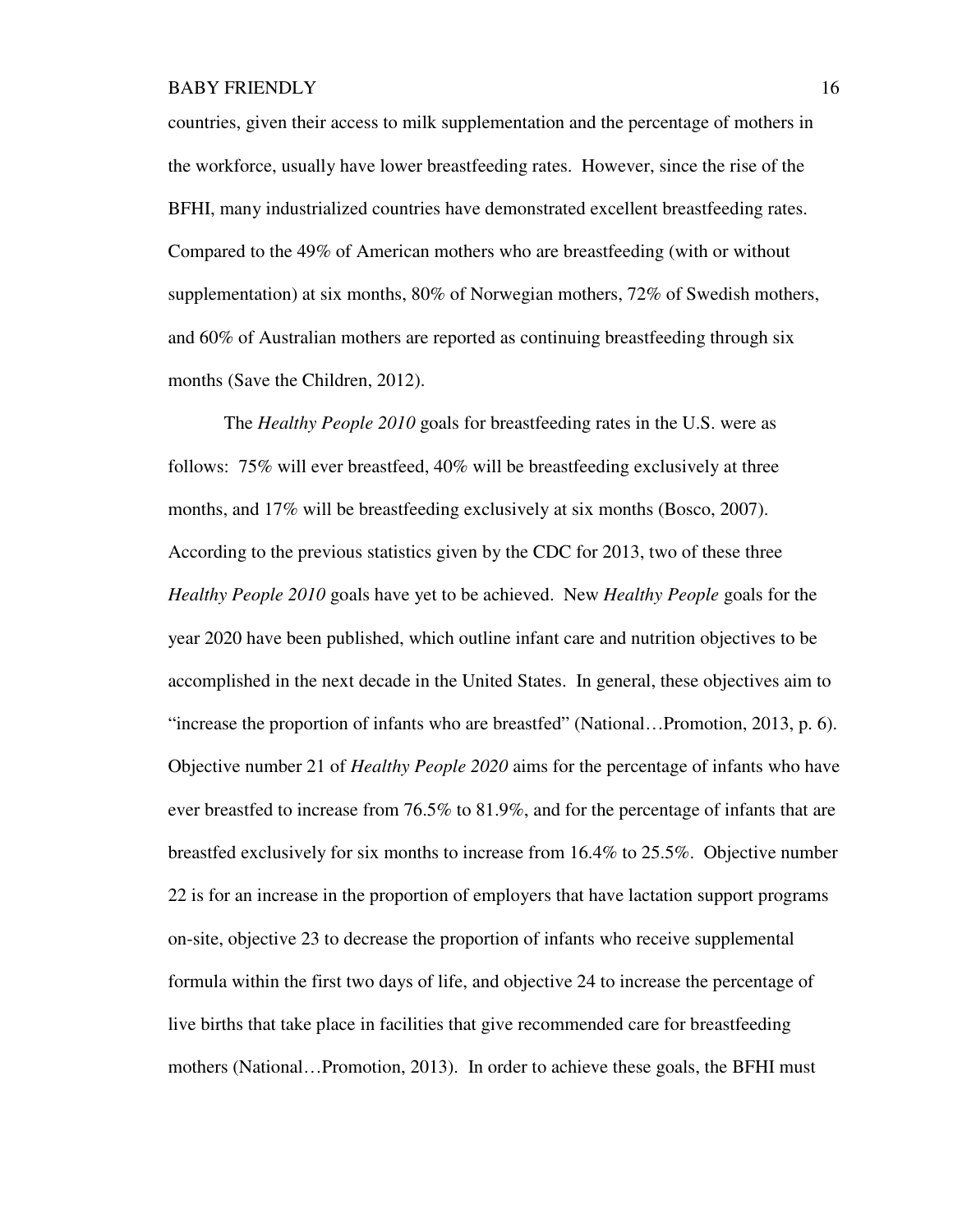become known within the U.S., and the barriers to implementing the BFHI must be overcome in order to promote breastfeeding in all parts of the country.

### **Status of BFHI Implementation in the United States**

In a 2012 group interview with representatives from several different countries, the current status of the BFHI in the United States was discussed with Trish MacEnroe, the director of Baby-Friendly USA. (Grguric, et al., 2012). MacEnroe reported that about 4% of hospitals within the United States were designated as Baby-Friendly. She reported that in 2012, about 350 facilities were in the process of becoming designated as Baby-Friendly, and new funding through the CDC would probably bring at least 100 more facilities into the process of implementing the BFHI. As of 2012, the BFHI in the United States was focused on expanding the initiative within birth facilities, and had little activity within the community. The BFHI in the United States is run by Baby-Friendly USA, Inc., which is a non-profit organization that began in 1997 (Grguric, et al., 2012). Maternity experts are in charge of assessing each facility and sending a report to a panel that determines if they are compliant with the Baby-Friendly guidelines. In the 2012 interview, MacEnroe stated that the most important achievement for the BFHI in the United States up to that point was the recent increase in the number of participating facilities. The involvement of the CDC and all levels of the United States government was very beneficial for Baby-Friendly USA. MacEnroe said that some of the biggest challenges for the initiative in the United States were recognition of the importance of the BFHI, the lack of consistent and correct information about the initiative, and the lack of staff and financial resources. Because of this deficit, more public and private organizations have been giving grants to Baby Friendly USA (Grguric, et al., 2012).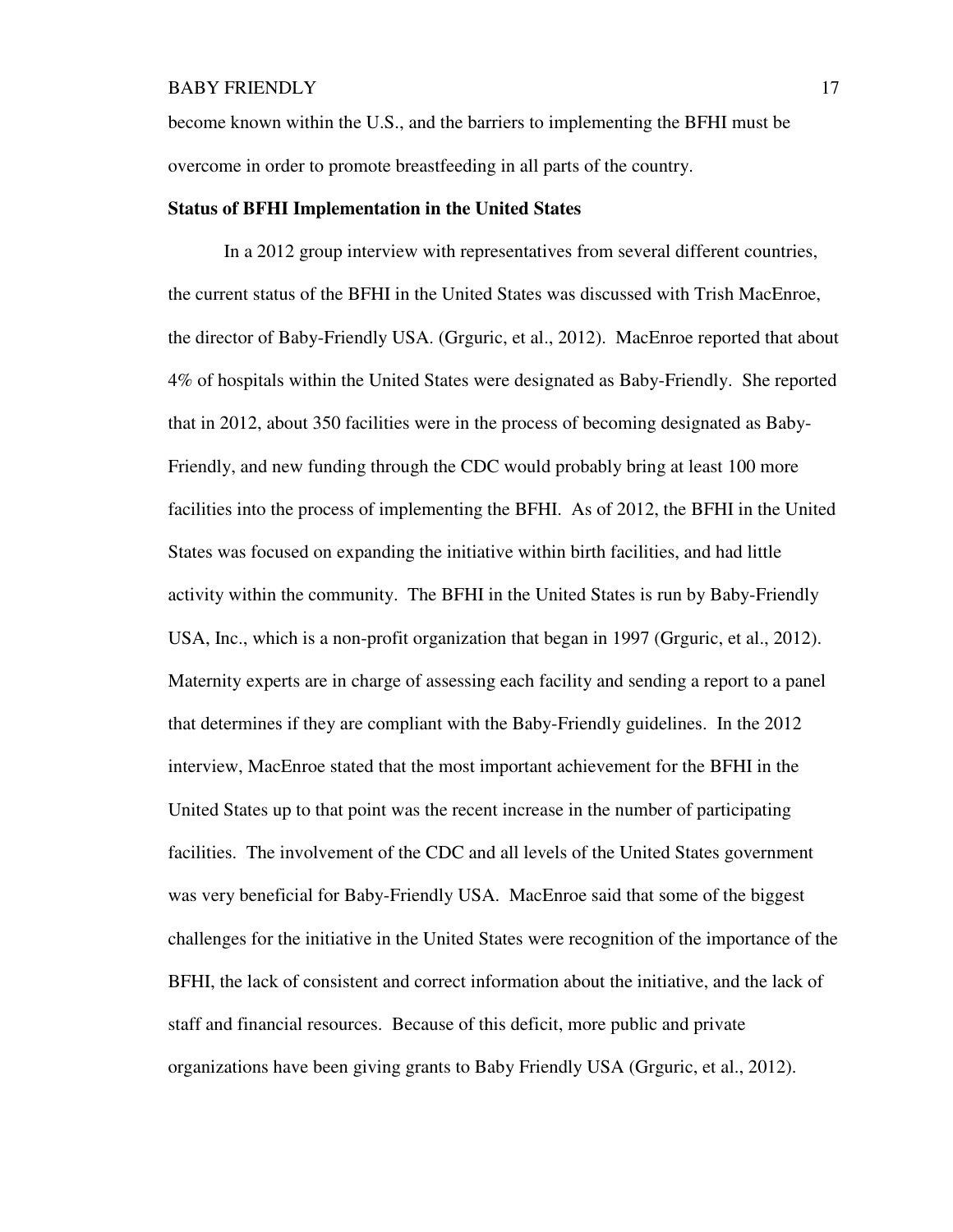Technology has been the most important tool in spreading awareness of the initiative, and MacEnroe said in the interview that in the coming years, the BFHI in the U.S. would place their focus on developing their website and making more resources available through the use of technology (Grguric, et al., 2012).

Despite the progression of the BFHI in the United States within the past few years, movement toward "widespread" certification has been slow in comparison with other parts of the world (Sadacharan, et al., 2012, p. 359). Laura Haiek of Public Health Nutrition stated that the BFHI is an "effective strategy" to promote exclusive and maintained breastfeeding through six months of age. However, becoming compliant with the *Ten Steps* requires creating sufficient policy and revising maternal-infant service in order to make the mother and baby dyad the focus of care, and "many countries have been slow to implement it" (Haiek, 2012, p. 894).

### **Obstacles to the BFHI in the United States**

A 2012 study published in the *Journal of Human Lactation* was focused on assessing the general knowledge of the BFHI among maternity staff in the United States. This simple study was conducted by calling 2,974 hospitals which represented all 50 states and the District of Columbia, and asking the maternity staff if their hospital was a "Baby-Friendly hospital" (Sadacharan, et al., 2012, p. 361). This study emulated the experience of an expecting mother who may call the hospitals in her area to look for a Baby-Friendly designated center. Of the 2,974 hospitals called, 2,851 of them were included in the final results of the study, due to 123 unresponsive or uncooperative hospitals. At the time, the Baby-Friendly USA website listed 3% of the 2,851 hospitals as Baby-Friendly designated. However, according to the maternity staff respondents,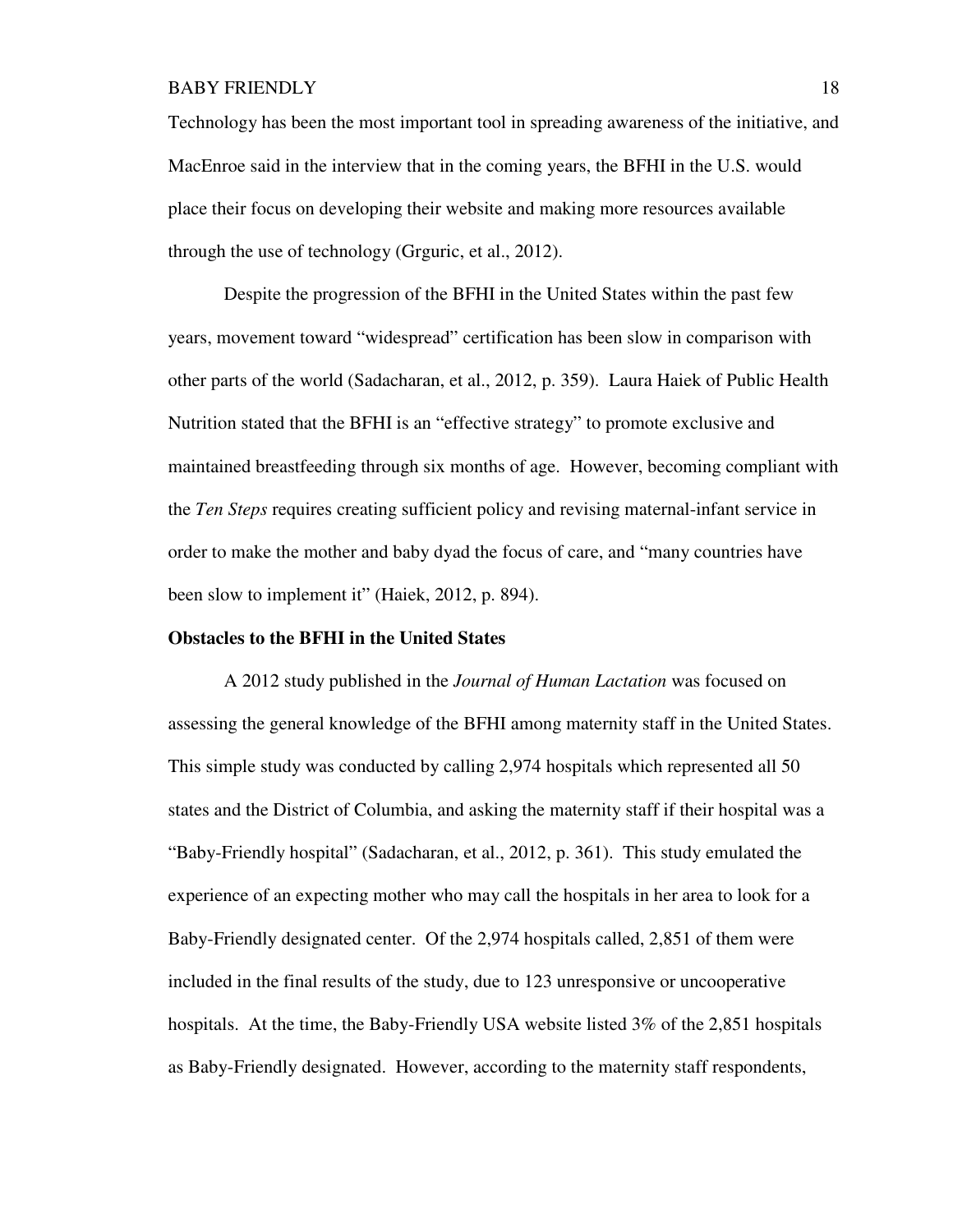62% of the hospitals were Baby-Friendly, 23% were not Baby-Friendly, and 15% said they were unfamiliar with the term "Baby-Friendly" (Sadacharan, et al., 2012). In all, 75% of the respondents gave an incorrect answer to the surveyors. The study did however find a strong correlation between the number of Baby-Friendly designated hospitals in a state, and the number of correct responses given in that state. The BFHI has been active in the United States for over 15 years, but according to this study, the majority of maternity hospitals in the U.S. still do not understand the term "Baby-Friendly." This study reveals the lack of knowledge among maternity staff members, and the need for widespread education about the BFHI in the U.S. (Sadacharan, et al., 2012). It is important to note however, that knowledge at the state level is correlated with the number of Baby-Friendly hospitals in that state.

In addition to the lack of knowledge about this initiative among maternity staff within the U.S., current maternity hospital practices are suboptimal when it comes to the support and implementation of breastfeeding. According to the CDC's National Survey of Maternity Practices in Infant Nutrition and Care, the average score of implementation of the *Ten Steps* in the majority of U.S. hospitals was about 65% (American Academy of Pediatrics, 2012). Many hospitals (about 58%) incorrectly instructed mothers to limit the time of each feeding, and  $41\%$  gave pacifiers to infants that were breastfed. In 30% of these birth centers, the majority of infants were given formula as supplementation, and 66% of the centers gave mothers free commercial formula upon discharge. In response to these statistics, the AAP states that there is "a need for major conceptual change in the organization of the hospital services for the mother and infant dyad" (American Academy of Pediatrics, 2012, p. 834). Maternity staff must be trained and educated about the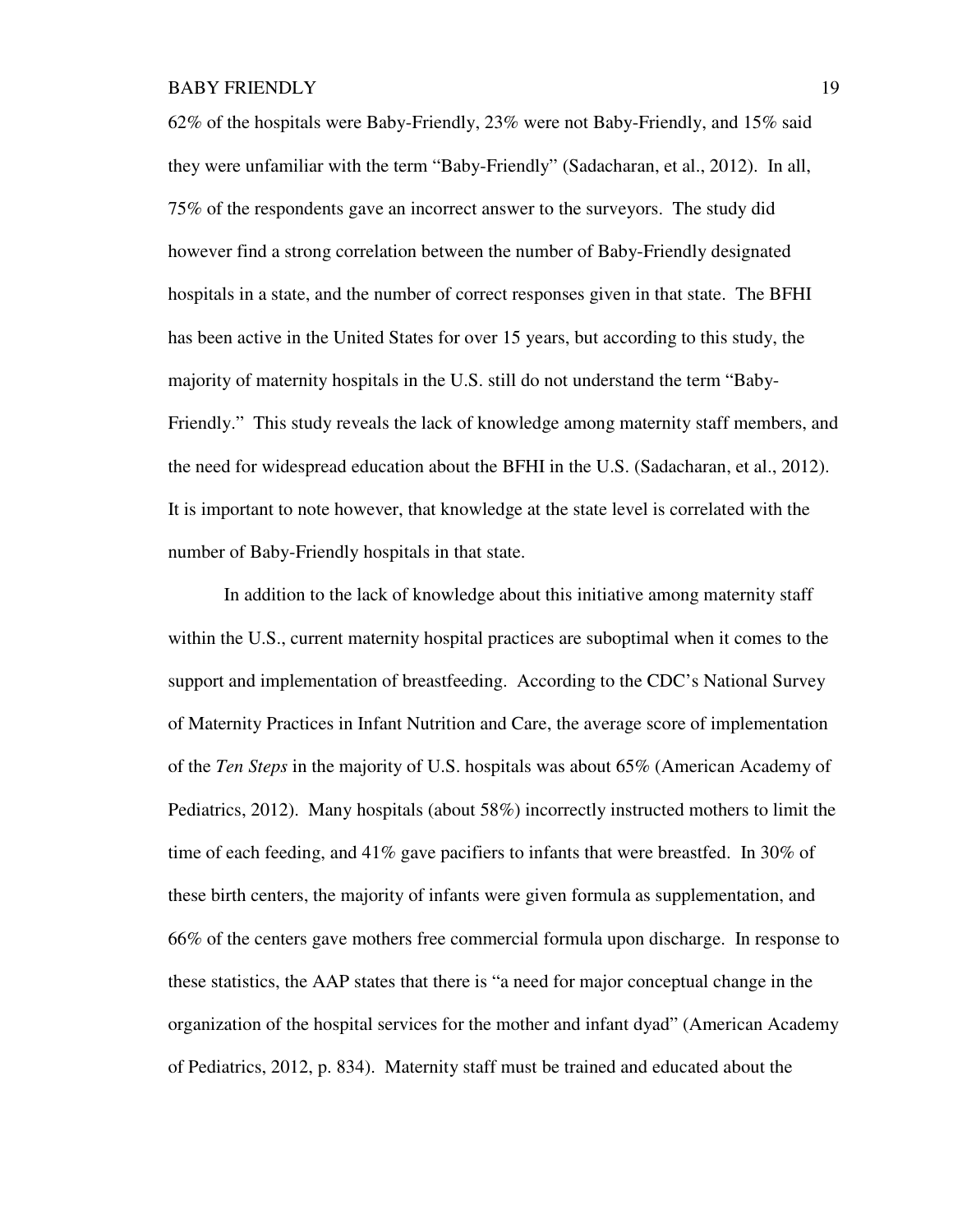benefits of exclusive breastfeeding and how to provide proper support and education for breastfeeding mothers. In doing so, they can get rid of long-held beliefs and attitudes about the sufficiency of formula feeding (American Academy of Pediatrics, 2012).

According to the CDC, the policies and practices of most U.S. hospitals are not congruent with international evidence-based recommendations for the best maternal care, and impede mothers' abilities to breastfeed (Center for…Prevention, 2011). This statement was given in response to a national survey in 2007-2009 of maternity hospitals, which showed that the majority of U.S. hospitals provided commercial formula to breastfed infants, only 14% of hospitals had a written breastfeeding policy, and less than one-third of hospitals provided support for breastfeeding mothers after discharge (Center for...Prevention, 2011).

In 2012, it was reported that only one-third of mothers who planned to breastfeed exclusively for at least three months were able to meet their goal (Gordon, 2012). The most prevalent factor in breastfeeding mothers' success was the implementation of formula feeding in the hospital after birth. Those who exclusively breastfed during their hospital stay were much more successful in exclusively breastfeeding in the months after discharge. According to the study, mothers who did not give any supplemental feedings to their babies during their hospital stay were "2.3 times more likely to achieve their breast-feeding intentions" (Gordon, 2012, p. 6). Although U.S. hospitals and birth centers can only influence maternal-infant care for a few days after birth before discharge, this influence has a profound impact on the success of breastfeeding long after discharge. Giving mothers and babies a consistent and supportive start with nutrition practices is extremely important for establishing exclusive breastfeeding after discharge.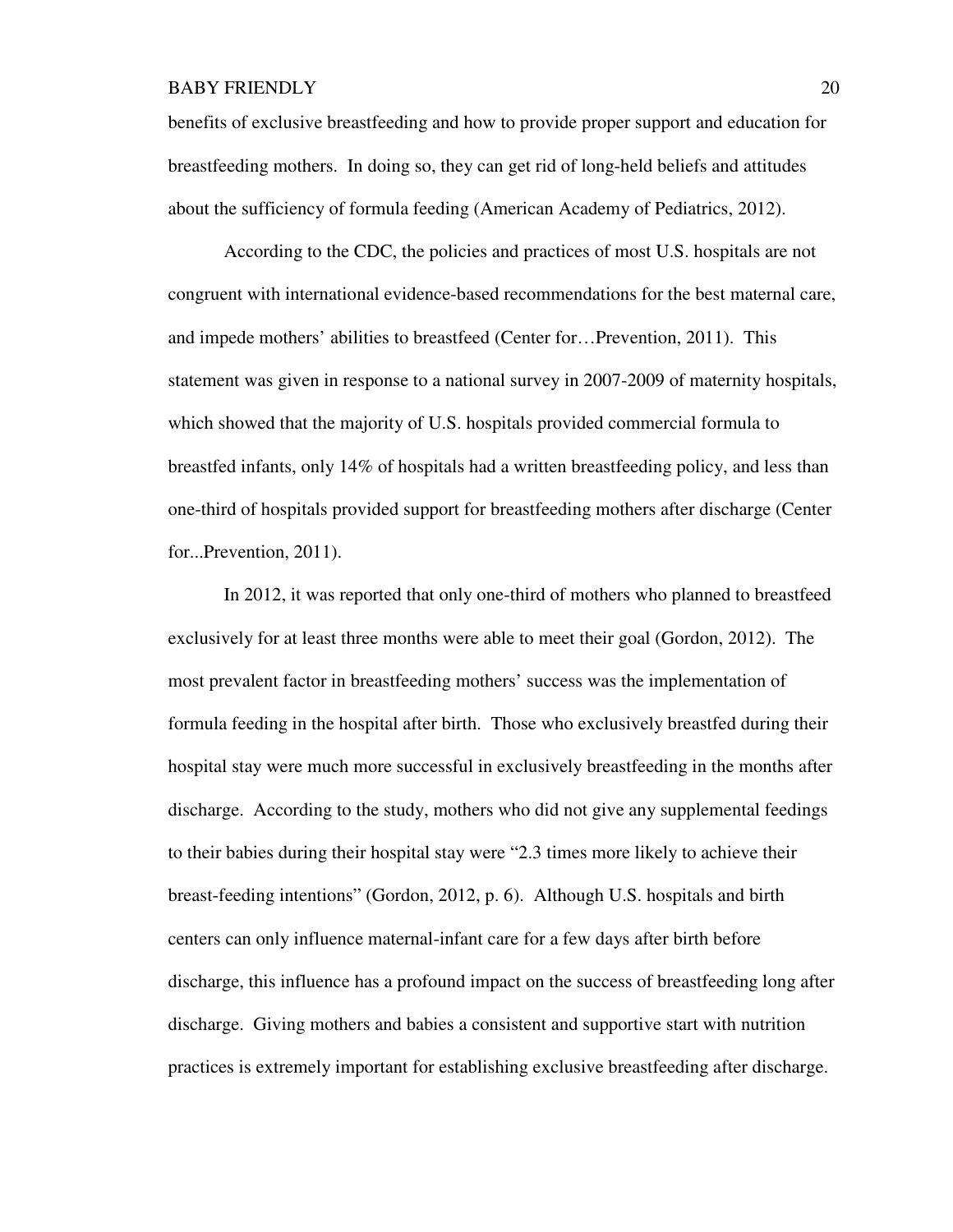Without the support and encouragement of the maternal facility, mothers and babies are far less motivated to breastfeed. Breastfeeding is difficult, and when maternity staff cannot properly support mothers who want to breastfeed, or choose to offer easier, more convenient alternatives and supplementation, American mothers are very likely to give up on what is the best possible nutrition for their infant.

The attitudes of U.S. health care providers in implementing this initiative also interfere with the expansion and success of the BFHI in the United States. The BFHI designation process is difficult for many U.S. facilities because beliefs about breastfeeding hinder its success. In an evaluation of U.S. health professionals' insights regarding the BFHI, it was found that in general, health care providers expressed positive attitudes toward the BFHI (Chapman, 2012). They believe that the Baby-Friendly designation would make them more desirable as a maternal health care facility, and that it would promote consistency among staff as far as breastfeeding education. Correction to poor advice would not have to be made, because all staff would receive the same breastfeeding education, and all personnel would be able to give exemplary breastfeeding support (Chapman, 2012). The health professionals recognized breastfeeding as a worldwide initiative, having knowledge of the *Ten Steps* and understanding the importance of breastfeeding. There were, however, concerns about the actual implementation of the BFHI in their institutions. Some professionals felt that the implementation of Baby-Friendly practices would make their staff feel forced to accept the BFHI, make women feel pressured to breastfeed their infants, and take away the right for parents to make an "informed decision" to formula feed their babies (Chapman, 2012). The participants of this study also expressed reservations about the acceptance of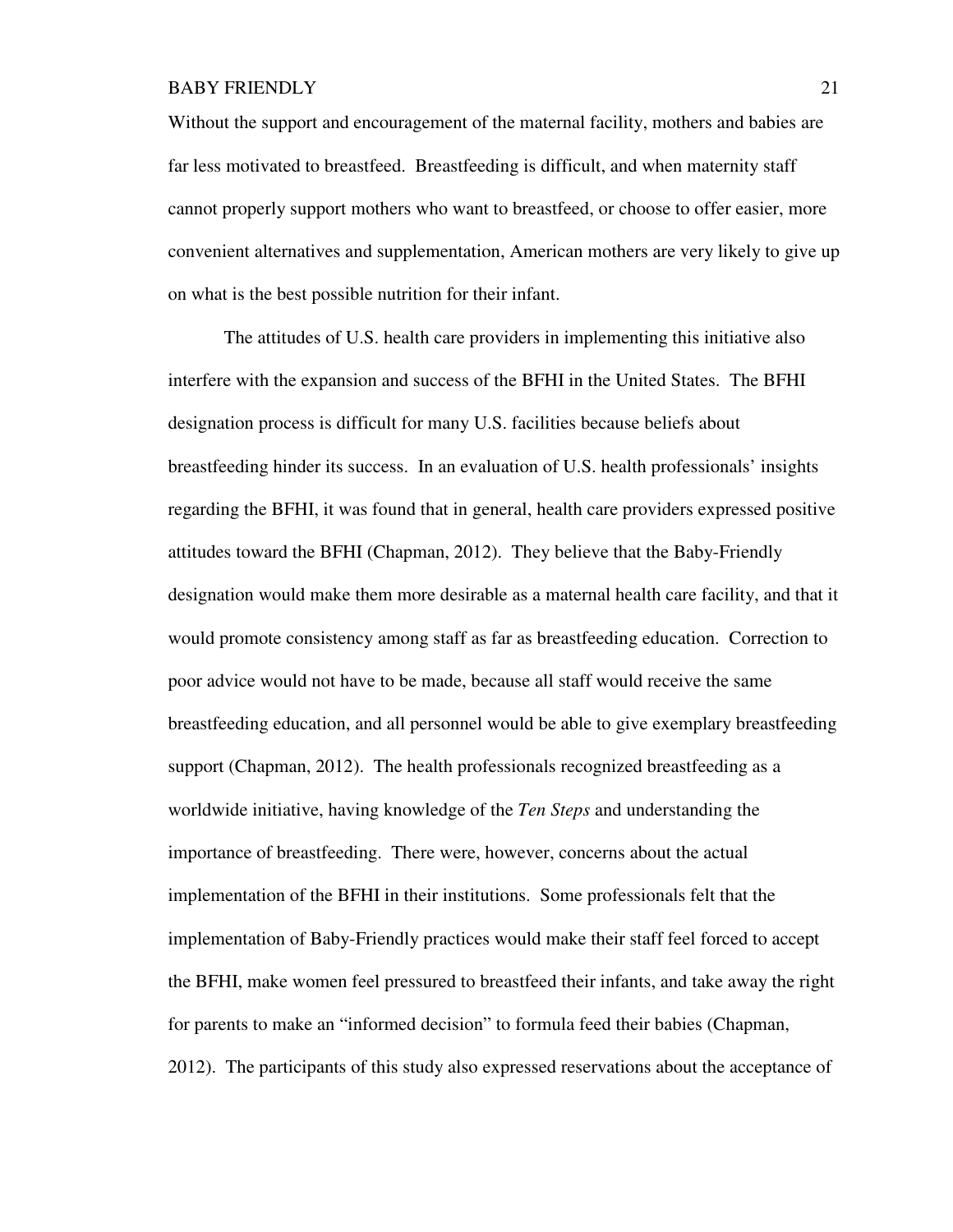the BFHI in their facilities, stating that many staff members are opposed to change, and that encouraging exclusive breastfeeding would require a lot more time spent in educating mothers, which is difficult due to the size of patient loads. Formula was identified as an easy "solution" to the time constraints of health care providers, and that staff is under a lot of pressure to discharge patients as soon as possible. The providers did state, however, that several of the *Ten Steps* were easy to implement, such as skin-toskin contact, rooming-in, and not supplying pacifiers to breastfeeding mothers (Chapman, 2012). Overall, this study showed the complexity of the BFHI for many U.S. hospitals and the barriers that must be overcome in order to implement the *Ten Steps*. However, as the publishers stated, the BFHI is achievable due to its incomparable advantages over current practice, and the *Ten Steps* are simplistic enough to give every facility the ability to achieve this initiative (Chapman, 2012).

The Jersey Shore University Medical Center (JSUMC) was the first hospital in New Jersey to seek Baby-Friendly status, and began the process in 2002 (McKeever & St. Fleur, 2012). On its journey to Baby-Friendly implementation, this hospital encountered many obstacles in relation to the attitudes of health care professionals within the institution. Physician education was a challenge, as many physicians in the institution were unfamiliar with how to give proper breastfeeding education. Many physicians felt that if breastfeeding was actively promoted, mothers would feel guilty if they choose to formula-feed their infants (McKeever & St. Fleur, 2012). Nurses at JSUMC were very hesitant to implement step four of the *Ten Steps* (skin-to-skin contact immediately after birth), because they were afraid the infants would become hypothermic if they were not placed under the warmer right after delivery. Nursing staff at JSUMC also believed that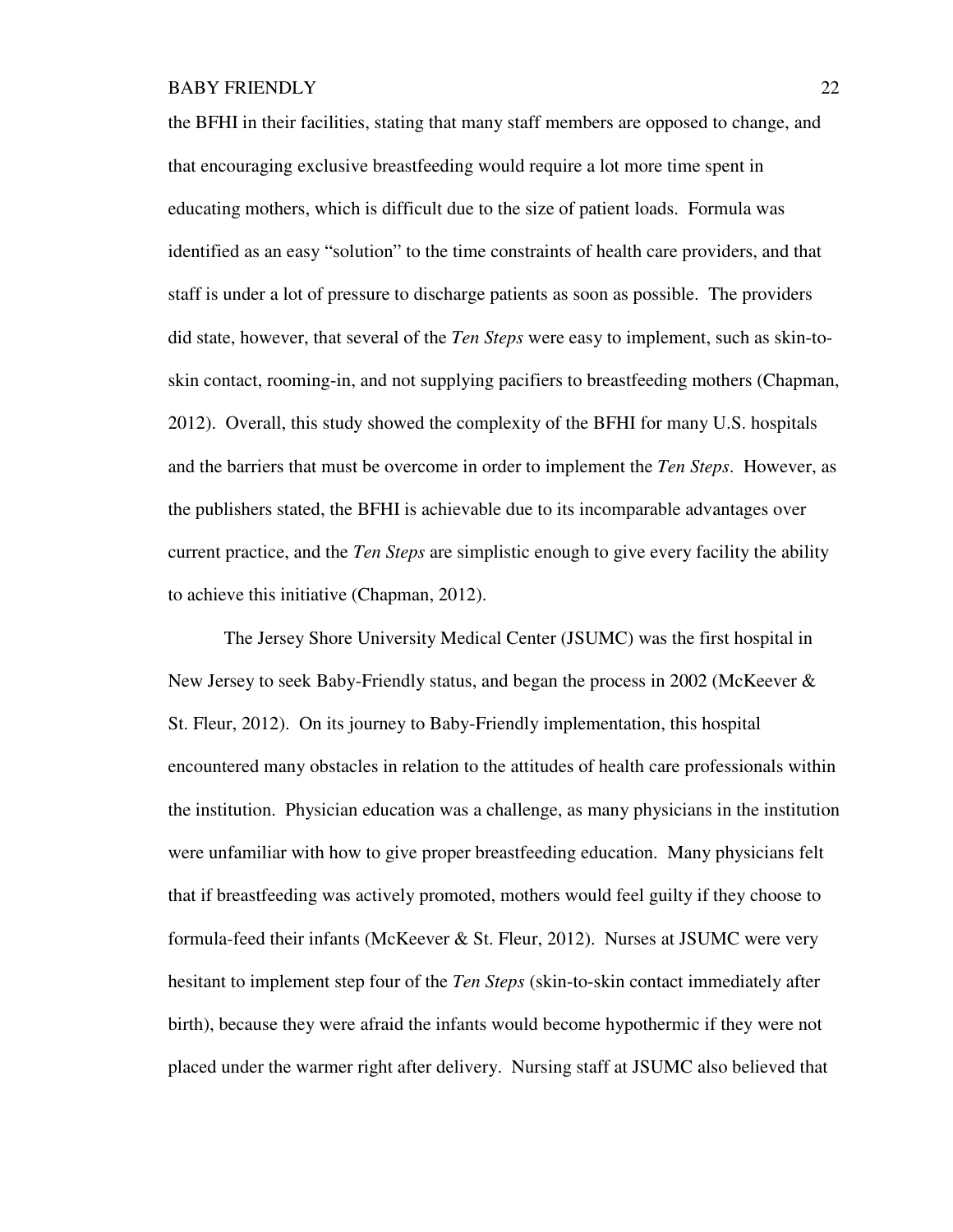mother-baby separation in postpartum care promoted healing and rest for the mother; however, this practice has not shown better outcomes for the mother or infant, and can actually impede breastfeeding success (McKeever & St. Fleur, 2012). Therefore, the implementation of step seven (24-hour rooming-in) was also difficult for staff at JSUMC, and they needed education in order to dispel "the perceived need" for mother-infant separation (McKeever & St. Fleur, 2012, p. 313).

JSUMC used education and patient satisfaction surveys to help their staff to realize that Baby-Friendly practices would be beneficial for their patients, as well as their institution. They reported that the journey to Baby-Friendly status was a challenge due to cultural norms within the United States, and they needed to change staff attitudes in order to transition from traditional care to evidence-based practice (McKeever & St. Fleur, 2012).

### **Benefits of Widespread Implementation of the BFHI in the United States**

In spite of reservations about implementing the BFHI in the United States, the success of this initiative would result in not only better outcomes for mothers, infants and families, but reduced medical costs due to the decrease in chronic diseases which are correlated with not breastfeeding. As outlined in the previous section about the benefits of breastfeeding, diseases such as otitis media, gastrointestinal disease, lower respiratory tract infections, obesity, and type I diabetes can all be prevented through exclusive breastfeeding for six months. One study, published in 2010, examined national spending on each of these diseases along with necrotizing enterocolitis, atopic dermatitis, sudden infant death syndrome, childhood asthma, and childhood leukemia (each of which can also be associated with suboptimal breastfeeding practices) to predict national savings if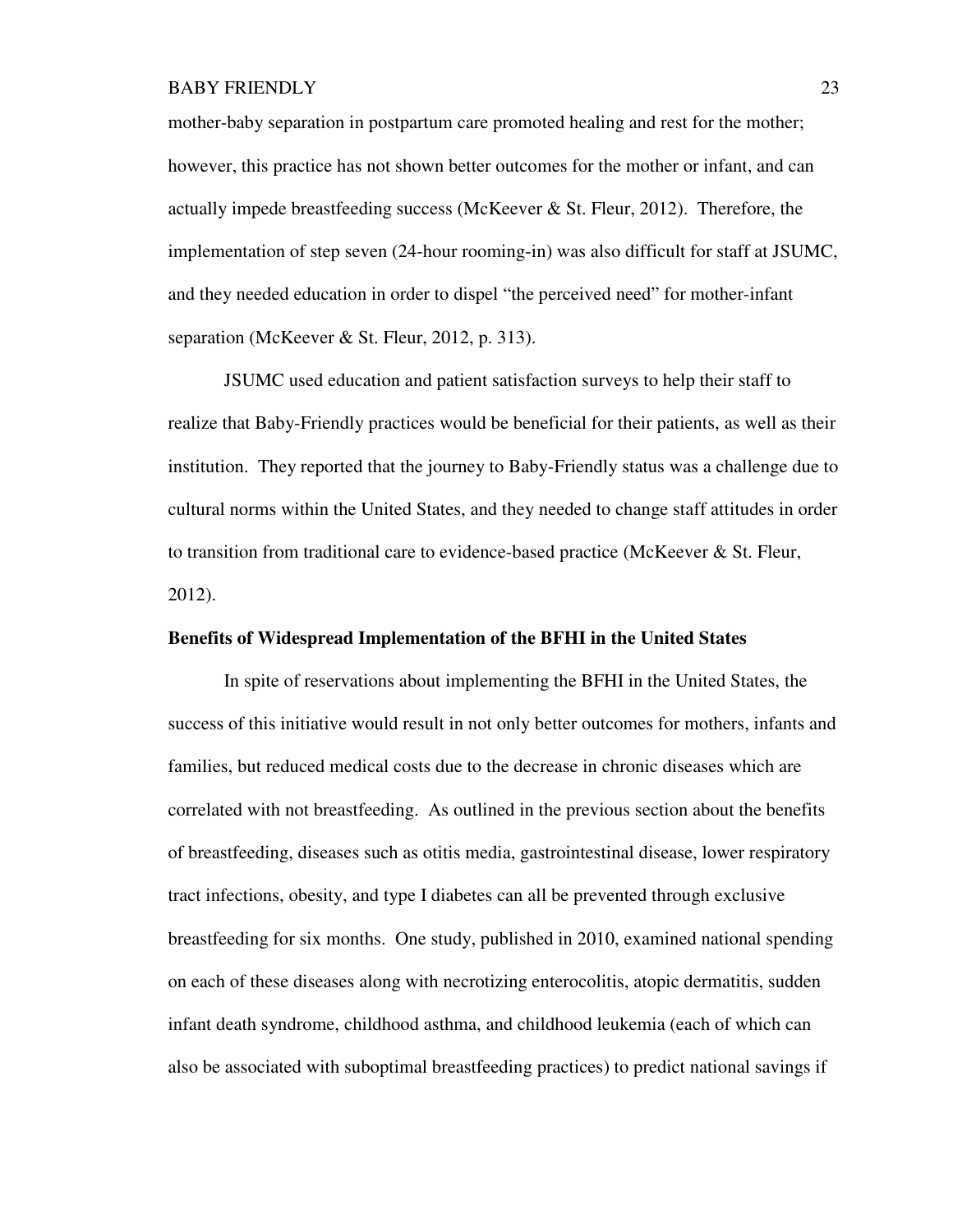80-90% of U.S. mothers breastfed exclusively for six months (Bartick, et al., 2010). The results of this study indicated that if 90% of families in the United States could comply with the recommendation to breastfeed exclusively for six months, the U.S. would save \$13 billion a year in medical costs, and prevent over 911 deaths, which are conservative estimates (Bartick, et al., 2010). These results indicate that the breastfeeding rates in the U.S. are suboptimal, that it would be cost-effective to invest in a program to promote breastfeeding according to evidence-based recommendations, and that a "national coordinated effort" to increase breastfeeding rates is needed (Bartick, et al., 2010).

In a statement published in the 2009 BFHI policy, Innocenti said that recent scientific evidence and experience have put health professionals in a prime position to implement the BFHI (WHO and UNICEF, 2009). They said, however, that most professionals in the field have not been sufficiently trained to implement all of this knowledge. All of the materials and guidelines are available to health care professionals, and putting this initiative into practice is a matter of urgency. To reiterate a statement by the executive officers at WHO and UNICEF, Innocenti said, "There can be no delay in applying the accumulated knowledge and experience to help make our world a truly fit environment where all children can thrive and achieve their full potential" (WHO and UNICEF, 2009, p. 26). As has been evidenced in previous literature reviews, these statements made in 2009 are still true for the Baby-Friendly movement in the United States. Most maternity facilities are still deficient in the knowledge and implementation of the BFHI, and this is due to a lack of education.

In a study conducted by the Association of Women's Health, a pretest-posttest quasi-experimental design was used to evaluate 40 health care professionals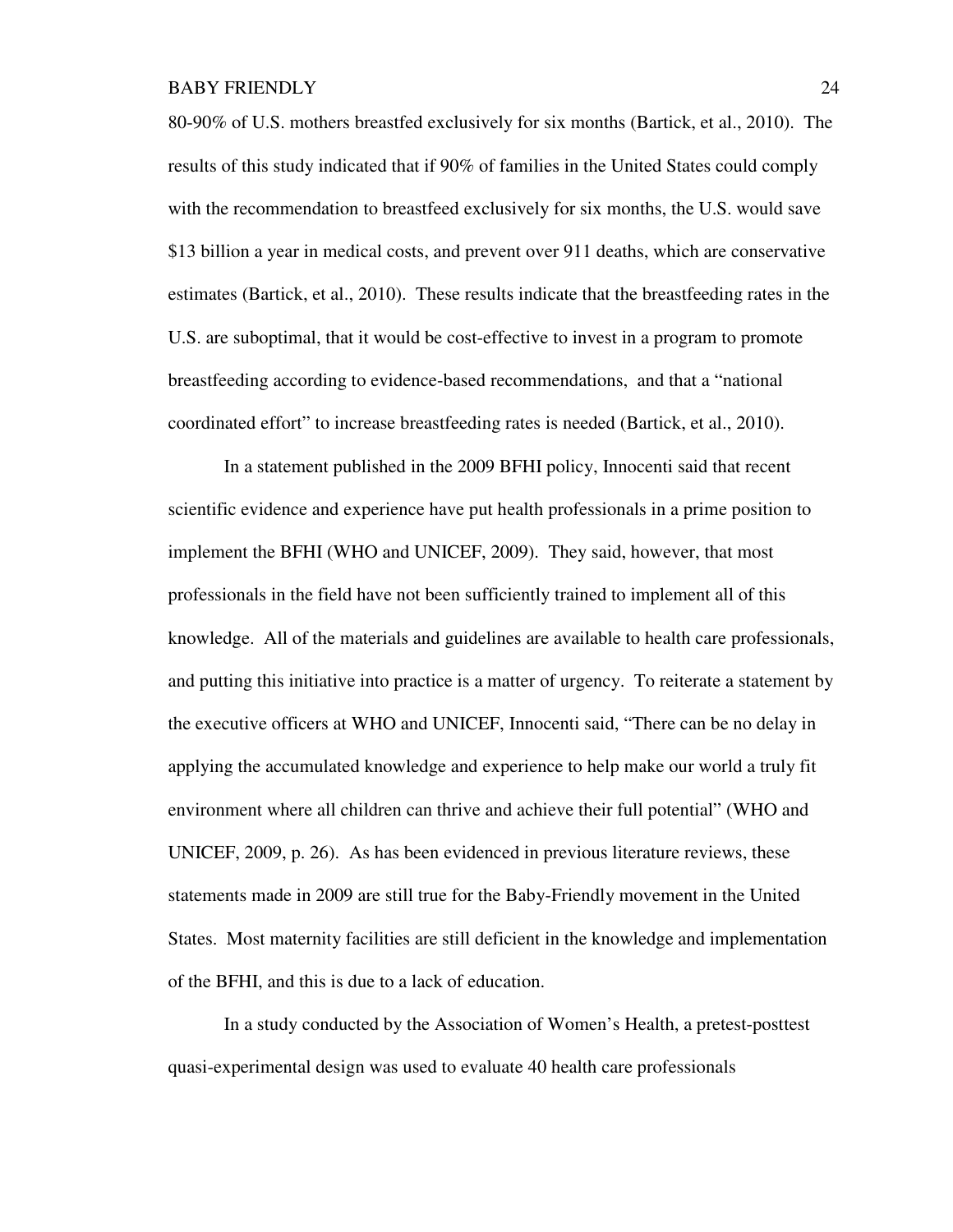(pediatricians, obstetricians, and nurses) and their understanding of maternity care practices in accordance with the BFHI (Young, 2012). The objective of this study was to see if education about the BFHI would increase knowledge of maternity care practices and result in more positive attitudes toward the initiative. A pretest was administered, then education about BFHI practices was given, and then a posttest was given to evaluate change in knowledge and attitude. On the survey of 10 knowledge questions, the average pretest score was 76%, which increased to 95% after the training. Likert scale questions were also given in order to evaluate attitude regarding the BFHI, with a score of 1 being strongly disagree and a score of 5 being strongly agree. The average score on the pretest was 3.84, and the average posttest score was 4.53, showing "a strongly significant increase in positive attitude toward Baby-Friendly Hospital Initiative maternity care practices" (Young, 2012, p. 159). This study is evidence that education regarding the BFHI has positive outcomes, and that maternity staff is adaptable and capable of changing their attitudes regarding this initiative.

#### **Call to Action**

In 2011, the U.S. Surgeon General published a *Call to Action to Support Breastfeeding*, which has been an important resource for Baby-Friendly USA in implementing the BFHI. In the publication, the Surgeon General identified several barriers to breastfeeding in the United States. Not only are U.S. women unaware of the incomparable benefits of breastfeeding, but many health professionals believe that the new innovations in commercialized infant formula make it equivalent to human milk (U.S. Department… Services, 2011). Also, the lack of breastfeeding education for expecting mothers results in unrealistic expectations about breastfeeding and uncertainty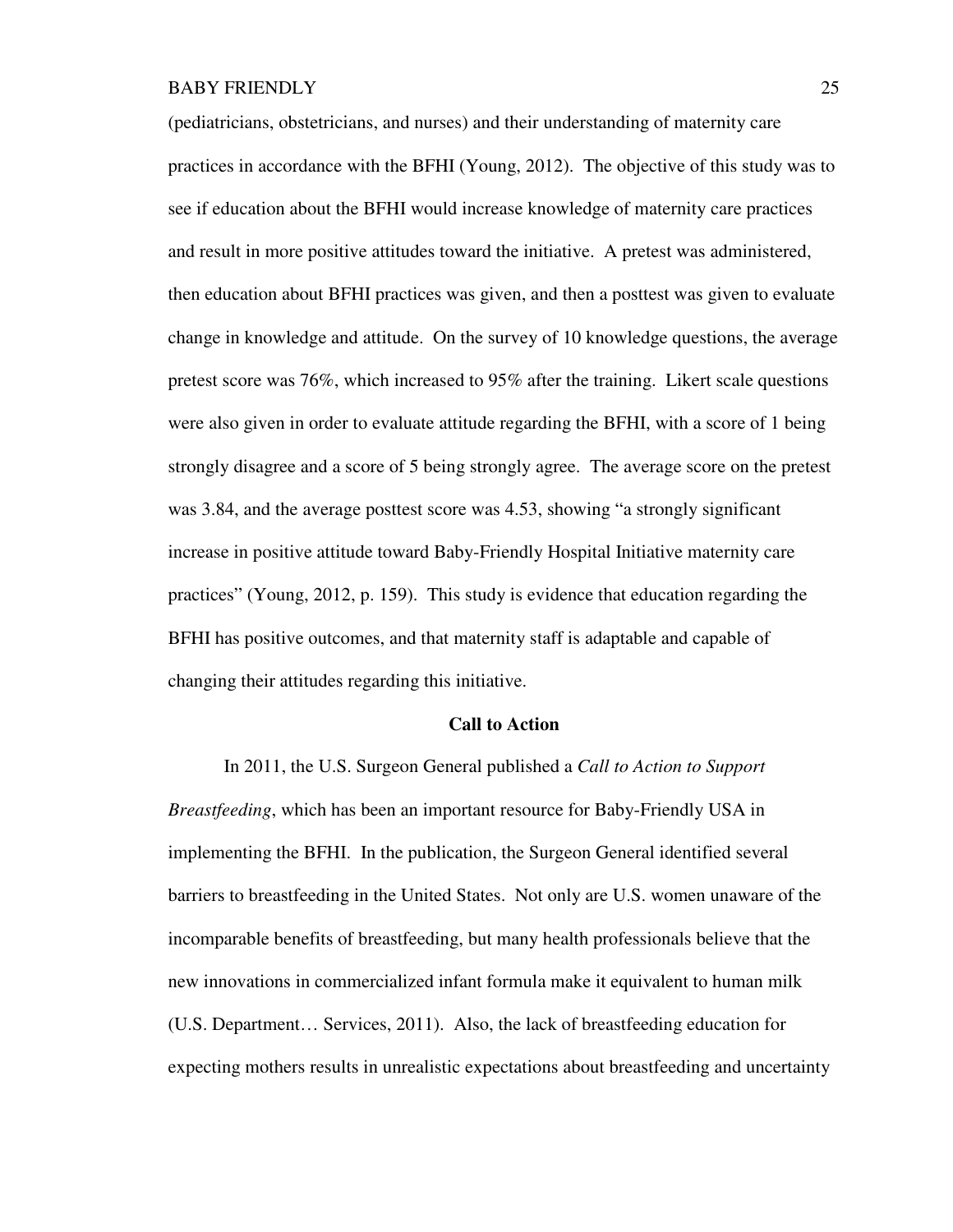about breastfeeding techniques. Because breastfeeding is considered the natural way to feed a baby, many mothers expect the practice to be easy, and give up when they find that it is difficult. Also, breastfeeding is often viewed by Americans as inconvenient, requiring mothers to sacrifice their time and freedom (U.S. Department… Services, 2011). The Surgeon General states that current practices for education about breastfeeding are not sufficient; many mothers end up relying solely on written information to teach them about breastfeeding, when they should be receiving hands-on teaching and support from health care professionals.

Another barrier identified by the Surgeon General is the lack of family and social support for breastfeeding. Those who are surrounded by proponents of breastfeeding are more likely to be successful, whereas those who are influenced by negative attitudes regarding breastfeeding are not as successful (U.S. Department…Services, 2011). Another barrier to breastfeeding that is specific to U.S. culture is the disapproval of breastfeeding in public. In American culture, breasts are seen as sexual objects, and so breastfeeding in public is seen as extremely uncomfortable. Many breastfeeding mothers feel embarrassment and do not breastfeed in public for fear of being stigmatized, and this has been cited as a reason for mothers to use supplemental formula or stop breastfeeding (U.S. Department…Services, 2011). Problems with breastfeeding such as pain, leaking milk, mastitis, difficulty with infant latching and fear of insufficient milk supply have also been cited reasons for mothers to stop breastfeeding. Even when seeking professional help for these issues, many women have trouble in receiving consistent information from their healthcare providers (U.S. Department…Services, 2011).

The barrier that is most relevant to this discussion about the BFHI is the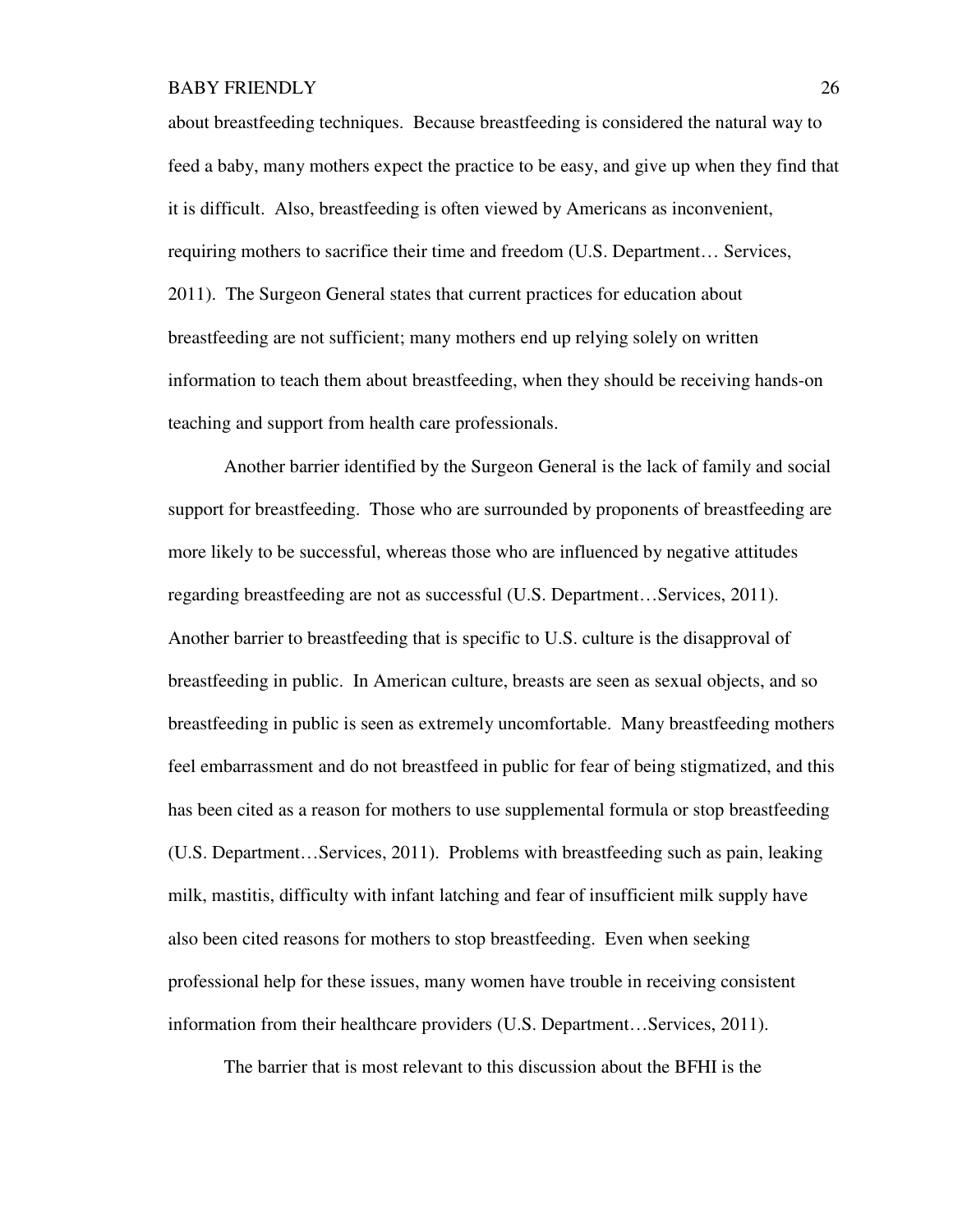insufficiency of maternal facilities in providing adequate breastfeeding support:

Studies have identified major deficits relevant to breastfeeding in hospital policies and clinical practices, including a low priority given to support for breastfeeding and education about it, inappropriate routines and provision of care, fragmented care, and inadequate hospital facilities for women who are breastfeeding. (U.S. Department…Services, 2011, p. 15)

According to the Surgeon General, most health care professionals do not realize the influence that they have on a mother's decision to breastfeed. Many professionals feel that they do not have the knowledge base or confidence to assist mothers with breastfeeding, and this ambivalence contributes greatly to the impaired success of mothers who desire to breastfeed (U.S. Department…Services, 2011).

In response to the current breastfeeding statistics and these barriers in U.S., the Surgeon General voices a *Call to Action*. The BFHI is supported and recommended as an important resource for hospitals to use to collaborate and make maternity care practices fully supportive of breastfeeding in the United States. The Surgeon General recommends that implementation of the BFHI be accelerated and incentives for the initiative be created in order to promote consistency and accuracy in hospital breastfeeding practices (U.S. Department…Services, 2011).

### **Conclusion**

In conclusion, implementing the BFHI is a necessary step in providing the best evidence-based care for mothers and infants in the healthcare setting. Breastfeeding provides countless benefits for mothers and infants, and prevents a variety of diseases, making it the best choice in nutrition for every mother and infant dyad. Several countries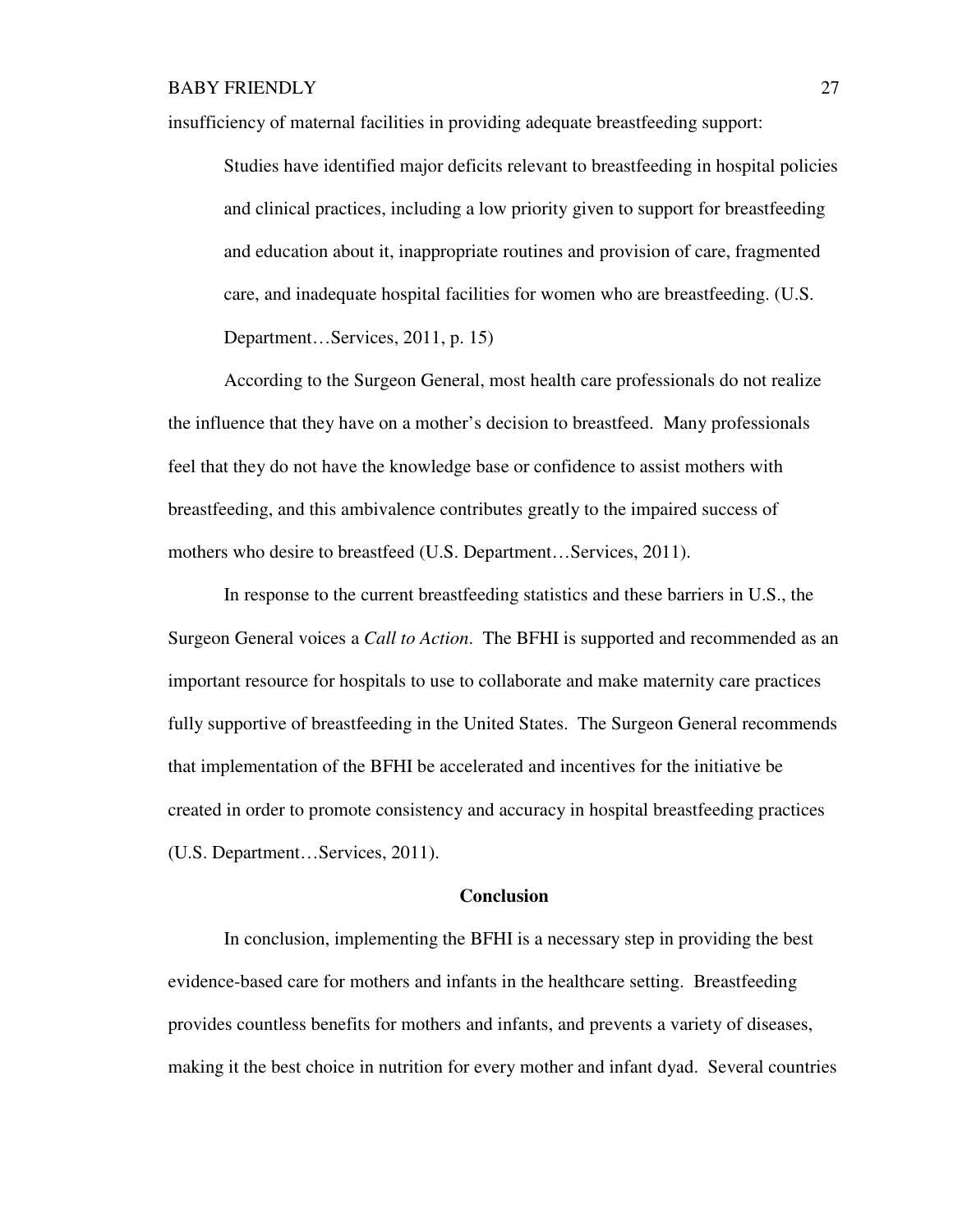around the world have implemented this initiative and been highly successful,

demonstrating increases in breastfeeding rates and better long-term health outcomes. The resources and guidelines set in place by WHO and UNICEF, namely the *Ten Steps to Successful Breastfeeding*, transcend culture and provide the necessary tools for health care facilities to develop a breastfeeding policy that will guarantee better outcomes for mothers, infants, and families. Although the United States has been involved with this initiative for over 15 years, breastfeeding rates are still suboptimal and health care facilities are still unaware of the BFHI. Due to barriers in education, understanding, and cultural constructs, the United States has been largely unsuccessful in implementing this initiative. However, with the promotion of this initiative and the education of health care workers and families, the BFHI has the potential to revolutionize maternal-child care in the United States. Education about the BFHI leads health care professionals to change their attitudes and biases about the initiative, and opens doors to implementing the BFHI in their facilities. Opportunities to advance the BFHI in the United States are more abundant now than ever. If the entire health care community within the United States would embrace and implement this initiative, it would not only benefit the health of mothers and infants, but greatly benefit the country as a whole.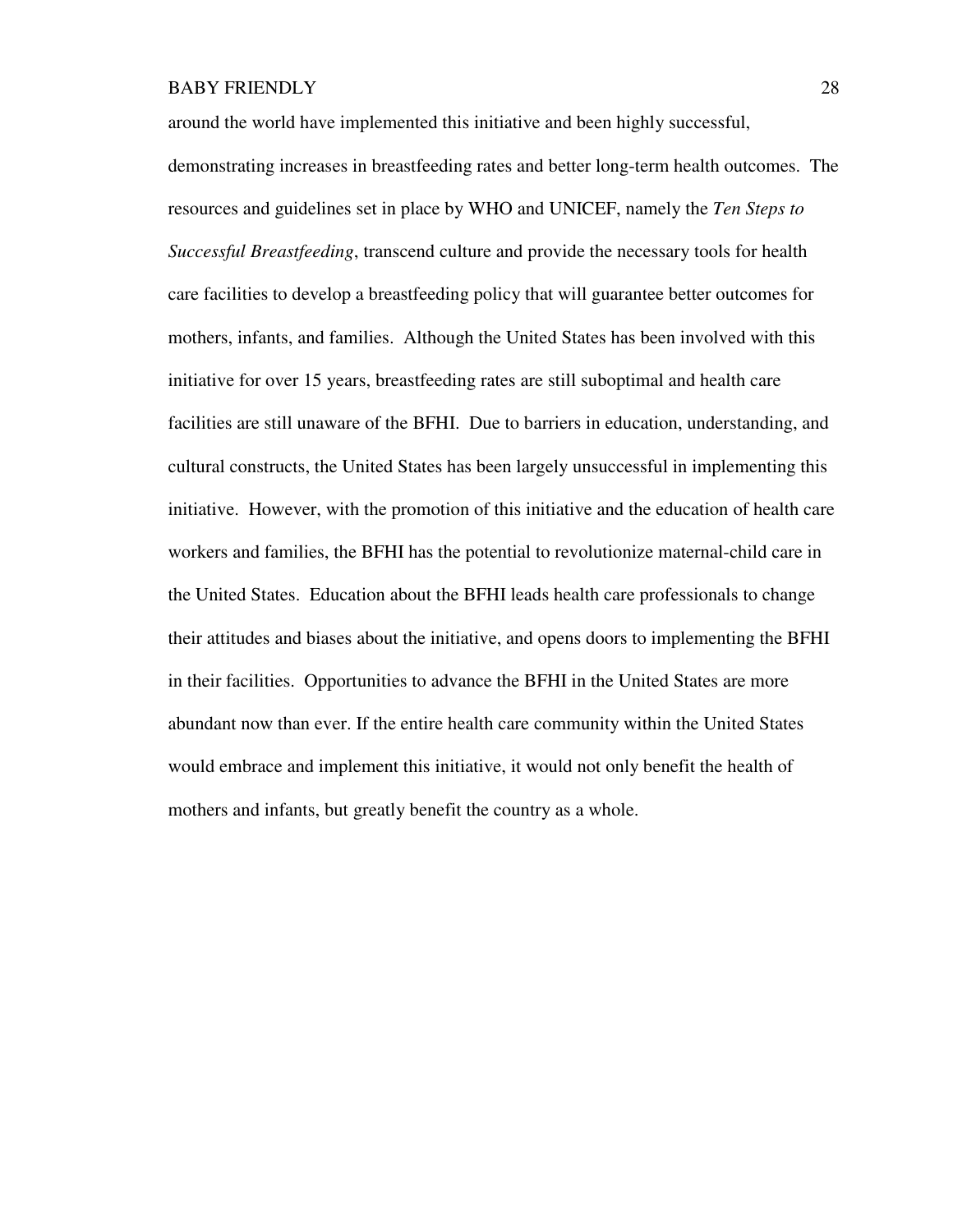#### References

- American Academy of Pediatrics (2012). Breastfeeding and the use of human milk. *Pediatrics, 3*(129), e827-e842. doi: 10.1542/peds.2011-3552
- Ammeson, J. (2011). *Nurses at forefront of Baby-Friendly hospital initiative*. Hoffman Estates, IL: Gannett Healthcare Group.
- Bartick, M. & Reinhold, A. (2010). The burden of suboptimal breastfeeding in the United States: A pediatric cost analysis. *Pediatrics, 125*, e1048. doi: 10.1542/peds.2009- 1616
- Bosco, M.L. (2007). Healthy People 2010 breastfeeding objectives revised. North Andover, MA: Fitzgerald Health Education Associates, Inc.
- Bramson, L., Lee, J.W., Moore, E., Montgomery, S., Neish, C., Bahjri, K., & Melcher, C.L. (2010). Breastfeeding during the maternity hospital stay infant contact during the first 3 hours following birth on exclusive: Effect of early skin-to-skin mother. *Journal of Human Lactation, 26*(130), 130-134. doi:10.1177/0890334409355779
- Center for Disease Control and Prevention (2011). Many hospitals do not fully support breastfeeding. *HealthDay News.* Ipswich, MA: Health News.
- Chapman, D.J. (2012). Health professionals' insights regarding the Baby-Friendly Hospital Initiative. *Journal of Human Lactation, 28*(3), 315. doi: 10.1177/0890334412452870.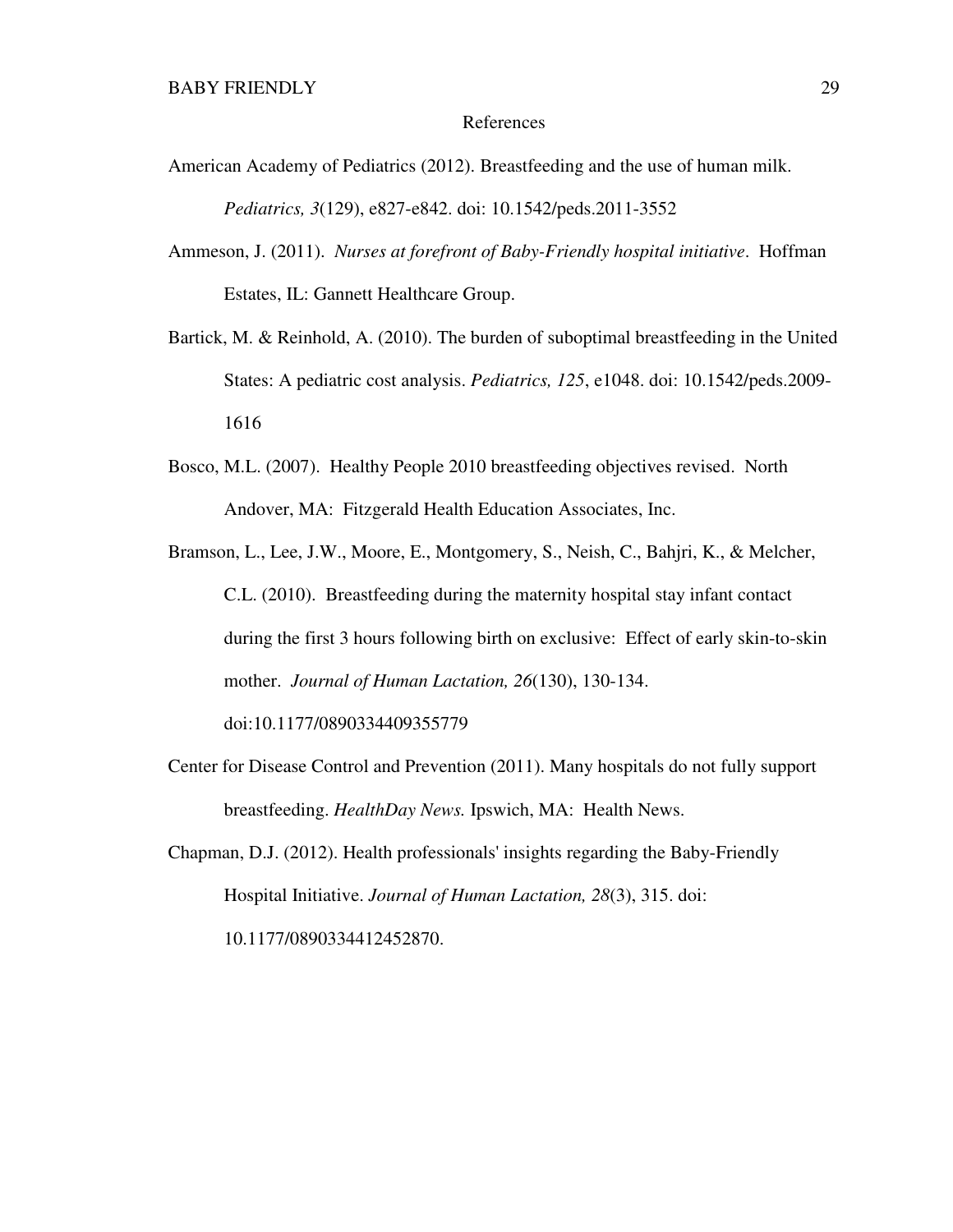Gordon, S. (2012). Only a third of U.S. moms who plan to breast-feed meet goals. *HealthDay News*. Retrieved from http://consumer.healthday.com/women-shealth-information-34/breast-feeding-news-82/only-a-third-of-u-s-moms-whoplan-to-breast-feed-meet-goals-665305.html

- Grguric, J., Wen, R.A., Kylberg, E., Ashmore, S., & MacEnroe, T. (2012). International perspectives on the Baby-Friendly initiative. *Journal of Human Lactation, 28*, 281.
- Haiek, L. (2012). Measuring compliance with the Baby-Friendly hospital initiative. *Public Health Nutrition, 15*(5), 894-905.
- MacEnroe, T. (2010). The Baby-Friendly hospital initiative. *Breastfeeding Medicine 5*(5), 247. doi: 10.1089/bfm.2010.0035
- McKeever, J., & St. Fleur, R. (2012). Overcoming barriers to Baby-Friendly status: One hospital's experience. *The Journal of Human Lactation, 28*(3), 312-314. doi: 10.1177/0890334412440627
- Merewood, A. (2012). WHO/UNICEF's Baby-Friendly initiative: The big picture. *Journal of Human Lactation, 28*(3), 271. doi: 10.1177/0890334412447788
- National Center for Chronic Disease Prevention and Health Promotion (2013). Breastfeeding report card 2013. Atlanta, GA: Centers for Disease Control and Prevention.
- Philipp, B. L., Merewood, A., Miller, L. W., Chawla, N., Murphy-Smith, M. M., Gomes, J. S., & ... Cook, J. T. (2001). Baby-Friendly hospital initiative improves breastfeeding initiation rates in a US hospital setting. *Pediatrics, 108*(3), 677.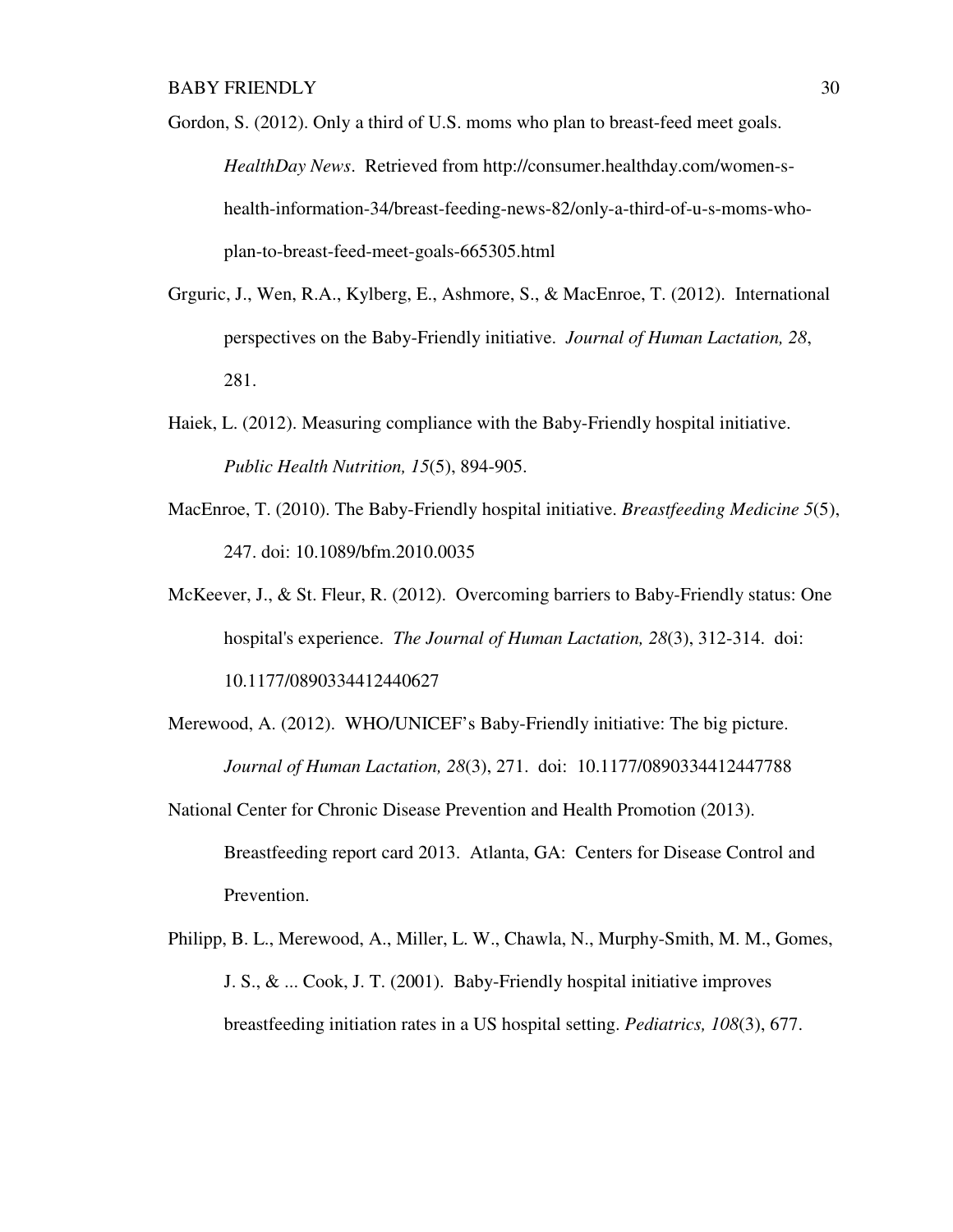- Philipp, B.L. (2010). ABM clinical protocol #7: model breastfeeding policy (revision 2010). *Breastfeed Med 2010, 5*(4), 173-7. Academy of Breastfeeding Medicine Protocol Committee.
- Registered Nurses Association of Ontario (2003). Breastfeeding best practice guidelines for nurses. Toronto, Canada: Registered Nurses Association of Ontario.

Richman, S., & Cabrera, G. (2012). Breastfeeding: Global trends and practices. Glendale, CA: Nursing Practice Council.

- Sadacharan, R., Santana, S., Sanchez, E., Matlak, S., Grossman, X., Makrigiorgos, G., & Merewood, A. (2012). Are you Baby-Friendly? Knowledge deficit among US maternity staff. *Journal of Human Lactation, 28*(359), 359-361. doi:10.1177/0890334412437039.
- Save the Children (2012). State of the world's mothers 2012. Save the Children International: London. Retrieved from

http://www.savethechildren.ca/document.doc?id=195

- Statistics Canada (2013). Study: Breastfeeding trends in Canada, 2003 and 2011/2012. *The Daily.* Retrieved from http://www.statcan.gc.ca/dailyquotidien/131125/dq131125c-eng.htm
- UNICEF (2013). The baby-friendly hospital initiative. Retrieved from http://www.unicef.org/programme/breastfeeding/baby.htm
- UNICEF and The World Health Organization (2012). The baby-friendly initiative. Retrieved from http://www.babyfriendlyusa.org/about-us/baby-friendly-hospitalinitiative